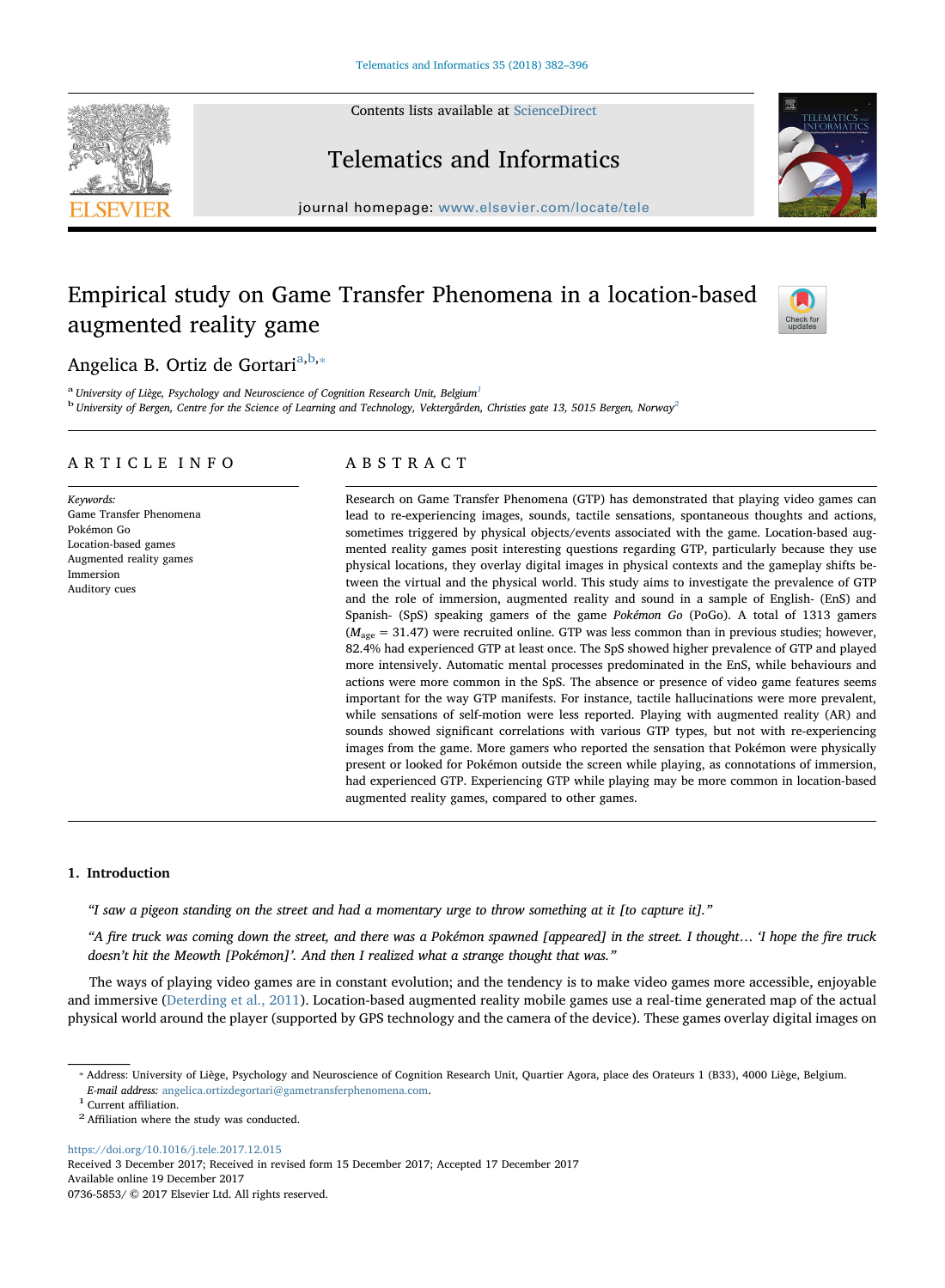<span id="page-1-0"></span>

Fig. 1. Comparison of Pokémon Go with the AR function on and off [\(Trinnah, n.d.](#page-14-9)).

physical world contexts that are captured through the mobile device camera [\(Werner, 2017](#page-14-0)). The location-based augmented reality mobile game Pokémon Go (PoGo) ([Niantic, 2016\)](#page-14-1) is one of the first of its kind and can be played with the augmented reality (AR) function turned on or off. The gameplay in PoGo consists of capturing Pokémon (small creatures), finding items at "PokeStops" (i.e., a "stop" or station related to Pokémon) that can be used, for example, when capturing Pokémon, and holding/fighting for "gyms" ([Tabacchi et al., 2017](#page-14-2)).

Research into Game Transfer Phenomena (GTP) has demonstrated that playing video games can lead to re-experiencing, at least temporary images, sounds, tactile sensations, spontaneous thoughts and actions, sometimes triggered by physical objects/events associated with the game. GTP has been reported with both new and old video games, in over 400 unique titles [\(Ortiz de Gortari,](#page-14-3) [2016a](#page-14-3)) and even in the PoGo predecessor, the location-based augmented reality game ([Sifonis, 2016\)](#page-14-4) Ingress ([Niantic, 2013](#page-14-5)). Most gamers have experienced GTP at least at some point in their life, and most have experienced GTP more than once and/or several types (Ortiz de Gortari and Griffi[ths, 2016; Ortiz de Gortari et al., 2016](#page-14-6)).

Location-based augmented reality mobile games posit interesting questions regarding GTP. The most important factors are: i) overlaying of images in physical contexts, ii) location where the game is played, iii) shifting between modes, and iv) using or not using features of the game.

Overlaying of images in physical contexts via the augmented reality feature: Studies about GTP have shown that gamers experience hallucinatory-like phenomena in various sensory modalities with video game content (e.g., seeing images, hearing sounds, tactile and proprioceptive sensations, misperceptions of real-life objects that share similarities with elements in the game, and perceptual distortions of objects and environments) ([Ortiz de Gortari and Gri](#page-14-7)ffiths, 2014a). It was therefore interesting to investigate if playing PoGo, which uses AR technology, had some effect on these particular experiences (see [Fig. 1\)](#page-1-0).

Location where the game is played: Automatic associations between video game-related elements and physical stimuli are expected when the gameplay requires exploring public locations. GTP tend to occur in day-to-day context ([Ortiz de Gortari and](#page-14-6) Griffi[ths, 2016](#page-14-6)), sometimes when triggered by game-related cues (i.e., physical objects or events that have been portrayed or simulated in the game) [\(Ortiz de Gortari et al., 2011; Ortiz de Gortari and Gri](#page-14-8)ffiths, 2014b). For instance, sounds have been heard when passing by an environment similar to one in the game, menus and maps have popped up in the corner of the vision when in conversation, or urges to climb buildings have been reported when seeing buildings that resemble those from the game (see [Fig. 2](#page-2-0)).

Shifting between modes: Playing location-based augmented reality games requires constantly shifting between the virtual and the physical world while exploring physical locations (See [Fig. 1\)](#page-1-0). Digital images are overlaid on physical world environments when using the AR function, although the game is anyway viewed on the mobile screen. Most video games played on a console, computer,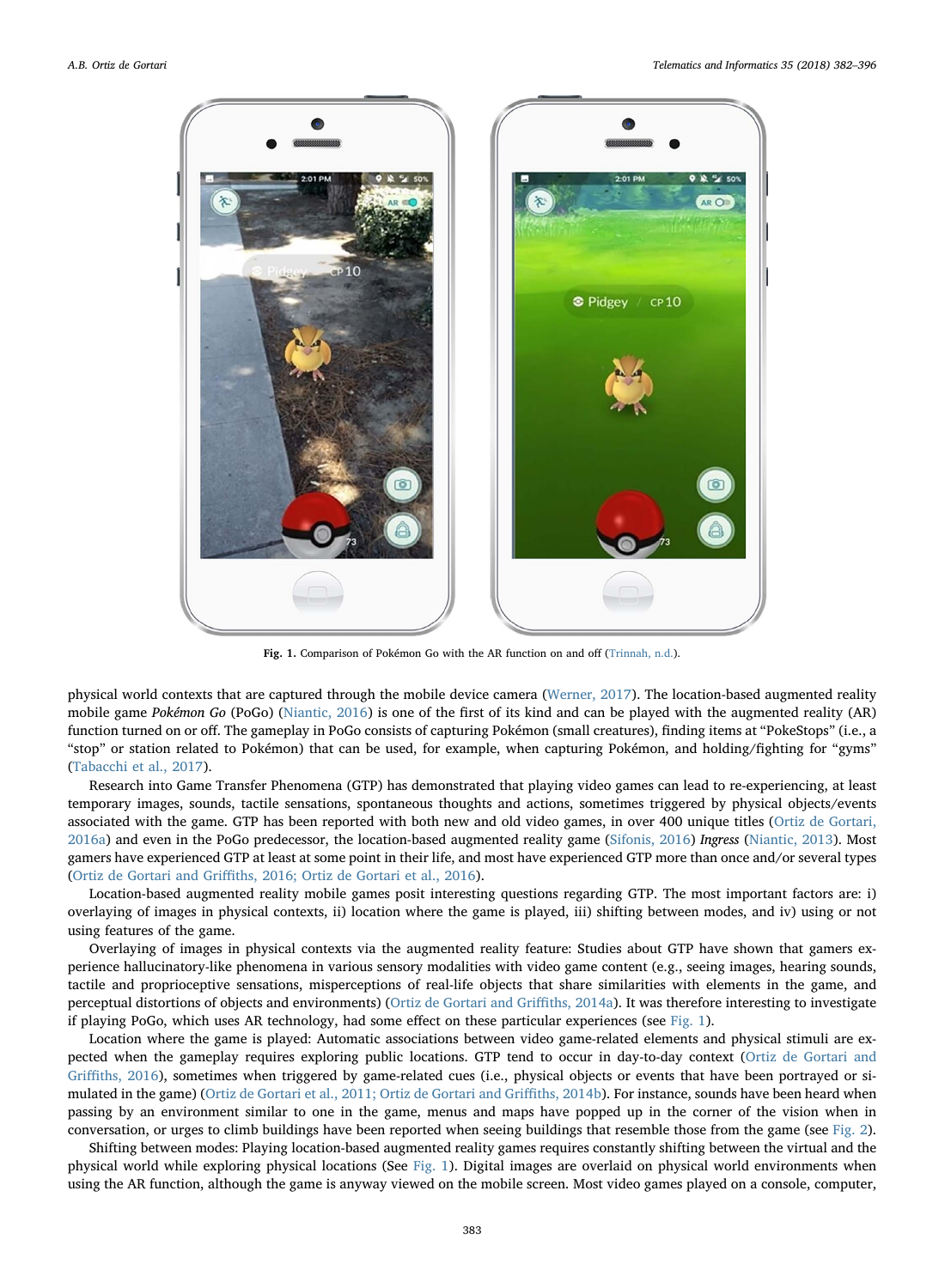<span id="page-2-0"></span>

Fig. 2. Pokémon Go gameplay in an urban zone and map [\(Ortiz de Gortari, 2016c\)](#page-14-12).

mobile via a screen or VR headset, may easily lead to sensorial neural adaptations (e.g., motion after-effects) [\(Dyson, 2010; Ortiz de](#page-13-1) [Gortari and Gri](#page-13-1)ffiths, 2014a) since they do not involve shifting modes, the exposure to the video game elements is intermittent and usually for longer periods of time compared to location-based augmented reality mobile games (see [Fig. 2\)](#page-2-0).

Moreover, besides the potential, the degree of embodiment in the current location-based augmented reality games is limited in comparison to immersive computer/console games (e.g., feeling virtual entities as a part of the self) [\(Yee and Bailenson, 2007](#page-14-10)). The avatar mainly acts as a mediator of the game experience, if there is an avatar at all. Another interesting factor to examine closely related to GTP experiences is the immersion in location-based augmented reality games that may be characterised by cognitive mixups while playing, derived from the shifting between the physical and the virtual view and the overlaying of digital images, including to investigate if digital images actually are experienced as being physically present considering the flexibility of locations and places where the images can be overlaid (e.g., body parts) (see [Fig. 3\)](#page-3-0). This is in addition to well-known phenomena that denote immersion such as losing track of time and forgetting what is happening around oneself while playing [\(Ermi and Mäyrä, 2005\)](#page-13-2). The variables investigated in this study in this regard were "looking outside the screen for digital elements" and "feeling that digital elements from the game are present in the physical world".

The features of the game: i) Visual and auditory cues. The use of visual and auditory cues implemented so far in most mobile games tend not to be as rich or play as important a role as in games on other platforms (e.g., high definition visual effects, surround sound effects) [\(Craig, 2013](#page-13-3)). However, future AR games promise to implement audio cues and aural realism ([Shah, 2017](#page-14-11)). ii) Touch interface. Playing games on a smartphone requires the user to be in direct contact with the touch surface of the screen, as well as feeling vibrating outputs and other haptic effects that some games use. This may facilitate re-experiencing tactile sensations/hallucinations after playing. In fact, re-experiencing vibrations from mobile phones have been reported in various studies [\(Drouin et al., 2012; Lin](#page-13-4) [et al., 2013\)](#page-13-4).

In summary, this paper provide the initial insights to answer the following questions: i) If gamers are seeing images after playing video games (seeing images with open eyes or with closed eyes), misperceiving real-life objects by those in the game, can playing an augmented reality game, that actually overlays digital images on physical contexts facilitate these experiences? ii) could there be a relation between experiencing GTP and feeling that video game characters (in this case Pokémon) are physically present in the real world? iii) if GTP tends to be triggered by physical object simulated in the real world and location-based augmented reality games use the real world as a platform, what is the prevalence of GTP in comparison to playing conventional (non-location-based augmented reality) video games?

This study aims to investigate the prevalence of GTP in a sample of English- and Spanish-speaking gamers that play the location-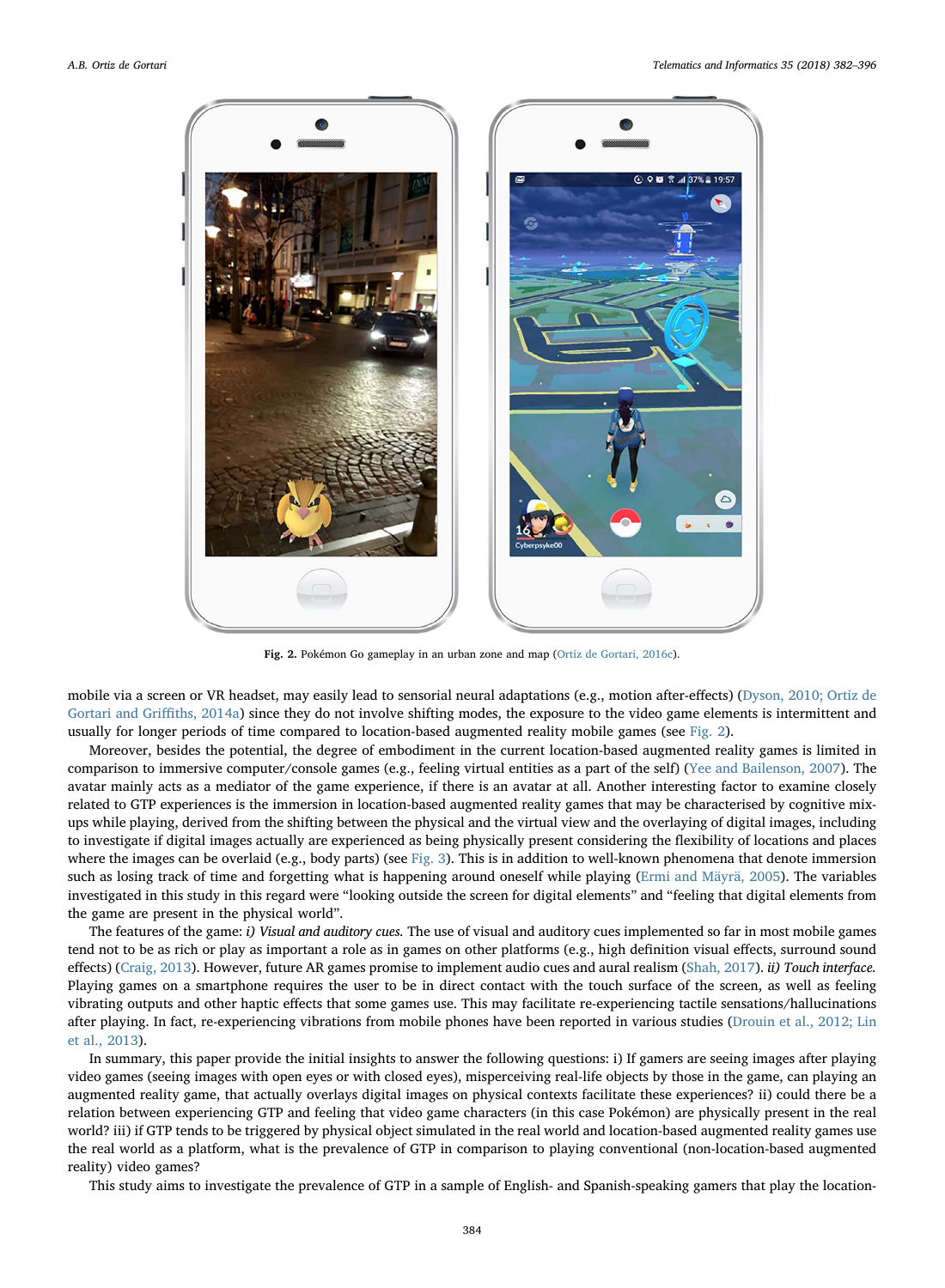<span id="page-3-0"></span>

Fig. 3. Pokémon Go image overlaying a person's leg [\(Ortiz de Gortari, 2016b\)](#page-14-13).

based augmented reality game Pokémon Go (PoGo), to gain insights on the differences and similarities of GTP associated with different gaming platforms. The study also aims to examine the relation between the various forms of GTP, immersion, playing in AR mode and playing with sound.

# 2. Method

# 2.1. Participants

A total of 1313 Pokémon Go players answered an online survey either in English ( $n = 1085$ ) or Spanish ( $n = 228$ ), (MeanAge =  $31.47$ , Sd =  $10.03$ , range 18–87). Almost half of the participants were female (49.4%) and the majority were employed (61.9%). There were fewer students in the English-speaking sample (EnS) (17.2%) than in the Spanish-speaking sample (SpS) (39.1%). In the EnS the most predominant countries of residence were USA (40.4%), Sweden (22.6%), UK (11.7%), Canada (7.8%) and Australia (3.4%). In the SpS (17.4%) they were Mexico (52%), Chile (16%) and Colombia (15%).

# 2.2. Procedure

This study used a cross-sectional design where two independent data sets were collected using a questionnaire in two languages. An online survey was completed by adult PoGo gamers recruited via online forums and from several Facebook groups about PoGo.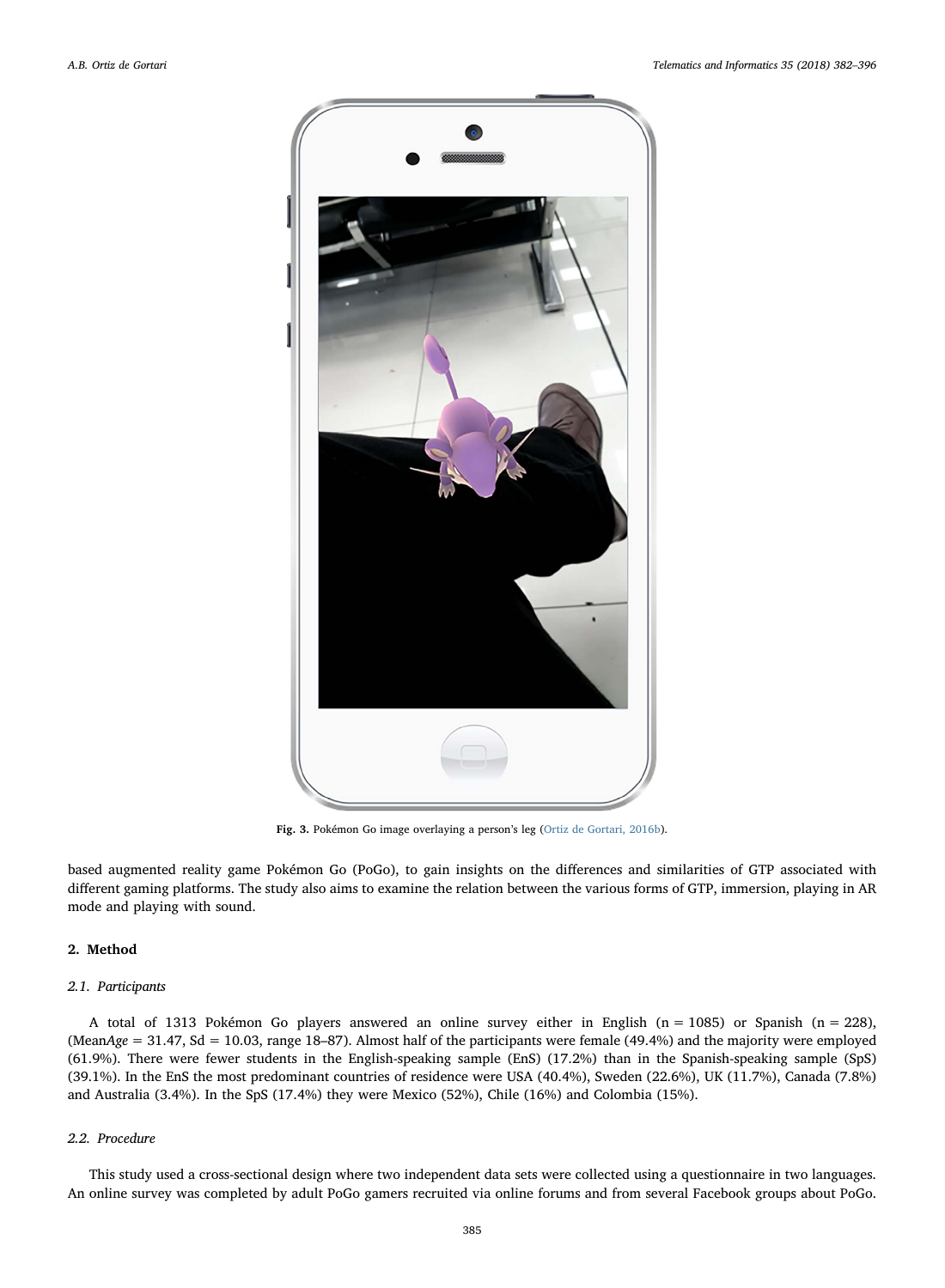Most Facebook groups had over 500 members, and they were either in English, Spanish or Swedish. The recruitment and the data handling were conducted according to the guidelines of the ethical board of the Norwegian Center for Research Data (NSD). Participants' IP addresses were not collected, and no personal information was obtained. Eligible individuals, those who confirmed that they were 18-years-old or older, proceeded to answer the online questionnaire once they had signed the consent form.

## 2.3. Measures

Demographics. These items include age, gender, occupation and country of residence.

Game Transfer Phenomena Scale (GTPS). The GTPS comprises a total of 20 items in a 5-point Likert scale of frequency. The scale assesses five dimensions of GTP.

Altered visual perceptions: mind visualisation or seeing video game-related images with closed eyes or open eyes, perceiving realworld objects distorted or misperceiving real-world objects or environments as something from a video game.

Altered auditory perceptions: hearing music, sounds or voices related to video games, perceiving real-world auditory cues distorted or misperceiving them as something from a video game.

Body and other altered perceptions: sensations of self-motion (e.g., fingers, movement of the body), tactile sensations (e.g., pressing the screen, vibrations), body changes (feeling shorter/smaller, etc.) or feeling as if the mind disconnects from the body, perceiving time distorted (e.g., feels like time goes slower or faster after playing), which should not be confused with losing track of time when playing.

Automatic mental processes: urges triggered by associations to perform an action from a video game in situations beyond the game; still being in the mindset of a video game; thoughts about using video game elements in situations beyond the game; source monitoring errors when confusing video game events or characters with those in the real world.

Behaviours and actions: verbal outbursts, involuntary movements of fingers or arms in response to video game-related cues, performing an activity influenced by a video game or unintentionally acting differently due to something experienced while playing.

For this study, the items of the original GTP scale were adapted to PoGo and the examples were modified accordingly in the English and Spanish languages. Examples included: "saw the map, poké balls, or some character from Pokémon Go with my eyes closed", "saw an object or animal in the real world and thought for a moment it was a character from Pokémon Go", "approached landmarks/statues/fountains, etc., expecting to find Pokéballs when not playing", "kept looking for Pokéstops after stopping playing", "heard the Pokéball-shooting sound".

Game Transfer Phenomena with other video games. This was a single question of frequency, to examine if the gamers had experienced GTP with video games other than PoGo.

Gaming habits. Three items were created for measuring the participants' gaming habits and experience of playing video games: i) hours per week playing video games other than PoGo, ii) level of expertise playing video games (beginner, intermediate, advanced, professional), iii) having played Pokémon games before (fan, play at some point, never played them).

PoGo habits. These variables included questions about: i) months playing PoGo, ii) times playing per day, iii) hours playing per week, and iv) session length.

PoGo characteristics. Two questions measured the frequency of playing PoGo with the AR mode and sound activated. An additional question asked what device PoGo was usually played on (mobile phone or tablet).

Levels of immersion while playing PoGo. Four items were created to measure immersion in PoGo using a frequency scale (i.e., never, rarely, sometimes, often, always): i) forget about the surroundings ("When I'm playing I forget what is going on around me"), ii) lose track of time ("I lose track of time when playing Pokémon Go"), iii) mix-ups ("While playing Pokémon Go I make the mistake of starting to look for Pokémon outside the screen"), and iv) have the sensation that a Pokémon was real ("I have the sensation that Pokémon are present in the real world"). The Cronbach's Alpha for these items was 0.683. The Kaiser-Meyer-Olkin measure verified the sampling adequacy for the analysis. KMO = 0.685. All the KMO values for individual items were  $> 0.766$ , which is above the acceptable limit of 0.5. The Bartlett's test of sphericity  $X^2(6) = 894.246$  p < .001, indicates that the relation between the items was sufficiently larger for PCA.

## 2.4. Data analysis

The first step in the data analysis was to create a new dichotomous variable to measure the prevalence of GTP. The variable labelled "GTP" included all participants who had experienced GTP at least once, independently of the frequency (i.e., "once", "many times", etc.); the label "No\_GTP" contained those that had never experienced GTP (i.e., answered "never" to all GTP items). To determine the levels of severity of GTP in the sample, three groups (low, moderate and severe) were created based on 80-points of the GTP scale ([Ortiz de Gortari et al., 2016](#page-14-14)). Initially, the data was analysed in the full population and then across the two sub-samples. Following the analysis of descriptive statistics, chi-square tests and Pearson's correlation coefficients were conducted to examine the prevalence of GTP in the full population and in the sub-samples, and the association between GTP, immersion and PoGo features. Additional analyses were conducted to obtain insight into the differences in the prevalence of GTP between the sub-samples, and exploratory factor analysis was conducted for creating the measure of immersion in PoGo. Not all participants answered every question, therefore the total sample size may be different in the analysis of different variables.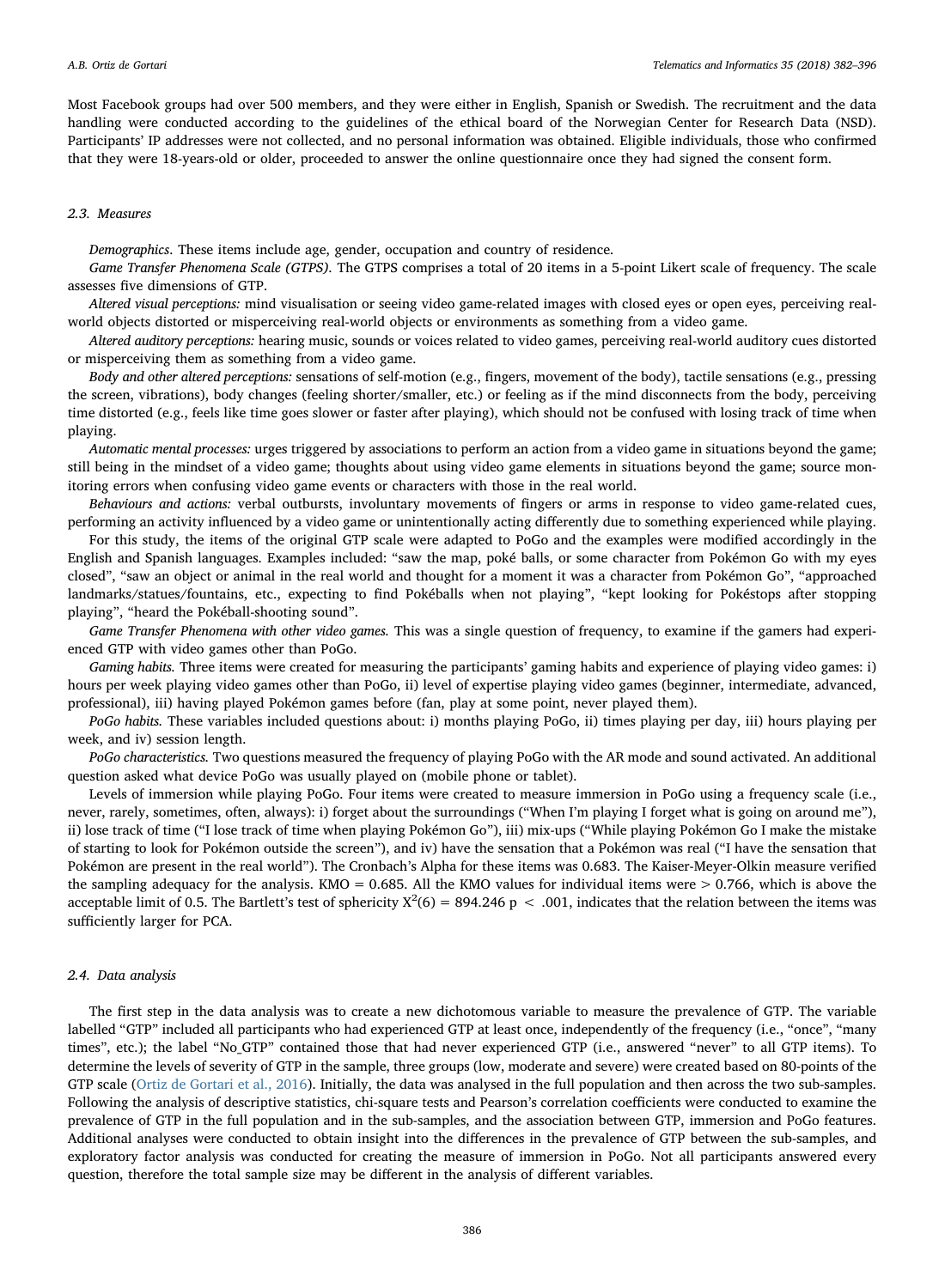## 3. Results

## 3.1. Gaming habits

Most of the participants had played Pokémon games before. Some were fans of Pokémon (42.4%), and some had played Pokémon games before at some point (23.9%). Most of the participants had played video games other than PoGo (88.3%). Most of the participants considered themselves intermediate (41.8%) or advanced gamers (40.3%), followed by beginners (12.2%) and professionals  $(5.7%)$ . The average over the last 12 months for hours playing video games in general per week was 11.9 h (Sd = 16.275, range 0–130). The average hours per week invested exclusively in playing PoGo were 15.06 (Sd = 16.337, range 1–100). Most participants tended to play PoGo 2–3 times per day (45.9%) or > 5 times per day (23.7%). However, a small number also played 0–1 times per day (16.3%) or 4–5 times per day (14.1%). The length of their sessions tended to be 31 to 60 min (37.3%) or < 30 min (30.4%). Another small number of participants played 61 to 90 min (12.8%), 1.5 to 2 h (10.1%) and  $> 2$  h (9.4%). The majority had reached between levels 21 and 30 in PoGo (66.5%) or 31 to 40 (26.1%). Most of the sample (99.1%) played PoGo on a mobile phone rather than on a tablet.

## 3.2. Prevalence of GTP experiences with Pokémon Go

The prevalence of GTP in the full sample was 82.4%. Regarding the severity of GTP (i.e., frequency and the types of GTP), the majority showed low levels of GTP (96%); other levels were moderate (3.7%) and severe (0.3%). The most prevalent GTP reported were automatic mental processes (64.0%), and altered visual perceptions (50.0%). These were followed by behaviours and actions (46%), altered auditory perceptions (35.7%) and altered body perceptions (27.4%). The most prevalent items of GTP were: i) wanted or felt the urge to do something in real life after seeing something that reminded the gamer of PoGo when he/she was not playing (52.9%), ii) involuntarily sung, shouted, or said something with contents of PoGo (41.3%), iii) visualised or seen images from PoGo with closed eyes (38.8%), iv) still being in the mindset of PoGo (33.2%), v) hearing music from PoGo (24.3%), and vi) feeling tactile sensations as when playing (21.9%) (see [Table 1](#page-6-0) for the prevalence of different GTP types in PoGo). Those who had experienced GTP with PoGo were significantly more likely also to have experienced GTP with other video games (39% vs 13.9%) ( $\chi^2$  [1] = 53.223,  $p < .001$ ).

## 3.3. Comparing the prevalence of GTP between the sub-samples

Those in the SpS were significantly less likely to not have experienced GTP (89.5%) compared with those in the EnS (83.5%) ( $\chi^2$  $(1) = 9.504$ ,  $p < .01$ ). Low levels of severity were found in most participants in both samples (EnS 96.5%, SpS 94.1%). More in the SpS had moderate GTP (SpS 5.4%, EnS 3.3%) and severe GTP (SpS 0.5%, EnS 0.2%). No significant associations were found regarding the levels of severity of GTP in the sub-samples ( $\chi^2$  (1) = 2.461, p > .05).

Regarding the GTP sub-scales, the prevalence in the EnS was as follows: automatic mental processes (63.4%), altered visual perceptions (50.3%), behaviour and actions (41.1%), altered auditory perceptions (31.9%), altered body and other perceptions (25.7%). In the SpS the prevalence was: behaviour and actions (69.3%), automatic mental processes (66.7%), altered auditory perceptions (53.7%), altered visual perceptions (48.7%), and altered body perceptions (35.1%).

Regarding the sub-scales of GTP, those in the SpS were significantly more likely to have experienced altered body perceptions (EnS 25.7%, SpS 35.1%) ( $\chi^2$  (1) = 8.333, p > .001), and behaviours and actions (EnS 41.1%, SpS 69.3%) ( $\chi^2$  (1) = 60.285,  $p > .001$ ), while those in the EnS were significantly less likely to have experienced altered auditory perceptions (EnS 31.9%, SpS 53.7%)  $(\chi^2$  (1) = 39.076,  $p > .001$ ).

A closer examination of the types of GTP showed that the SpS had higher prevalence for most of the GTP types compared to the EnS. Only "still being in the mindset of the game" was less likely to be experienced by the SpS (EnS 34.7%, SpS 26.3%), ( $\chi^2$ (1) = 5.906, p < .001). Those in the SpS were significantly less likely to not hear music from PoGo (EnS 21%, SpS 39.9%), ( $\chi^2$  $(1) = 8.110, p < .001$ ). Also, those in the SpS were significantly more likely to have experienced seeing PoGo-related images with open eyes (EnS 15.1%, SpS 22.8%), (χ<sup>2</sup> (1) = 8.110,  $p < .01$ ), hearing sounds (EnS 15.4%, SpS 29.4%), (χ<sup>2</sup> (1) = 25.194,  $p < .001$ ) or hearing PoGo-related voices (EnS 10.4%, SpS 18.9%), ( $\chi^2$  (1) = 12.834, p < .001), having mistaken sounds in the physical world with those from the game (EnS 14.9%, SpS 29.1%),( $\chi^2$  (1) = 26.156, p < .001), having illusions of body movement (6.5% EnS, 11.4%),  $(\chi^2(1) = 6.504, p < .05)$ , having tactile sensations (EnS 20.6%, SpS 28.1%),  $(\chi^2(1) = 6.233, p < .05)$ , thinking of using a video game element in the physical world (EnS 16.6%, SpS 30.3%) ( $\chi^2$  (1) = 22.921,  $p < .001$ ), making mix-ups between game and physical world events (EnS 7.6%, SpS 25%), ( $\chi^2$  (1) = 59.541, p < .001), saying, shouting or saying something involuntarily (EnS 36.5%, SpS 64%), ( $\chi^2$  (1) = 58.942, p < .001), moving arms or fingers involuntarily in response to game-related cues (EnS 4.4%, SpS 7.9%), ( $\chi^2$  (1) = 4.754, p < .05), and performing an activity influenced by the game (EnS 10.1%, SpS 16.7%), ( $\chi^2$  (1) = 6.233,  $p < .01$ ) (see [Table 1](#page-6-0) for the full results).

Demographics (gender and age) and gaming habits-related variables (hours playing per week, session length and times playing per day) were examined to find possible explanations of the differences in the prevalence of GTP between the sub-samples.

#### 3.4. Demographics, GTP and differences between the sub-samples

No significant associations were found between GTP and gender (male 48.2%, and female 50.6%) ( $\chi^2$  (2) = 1.376, p > .05).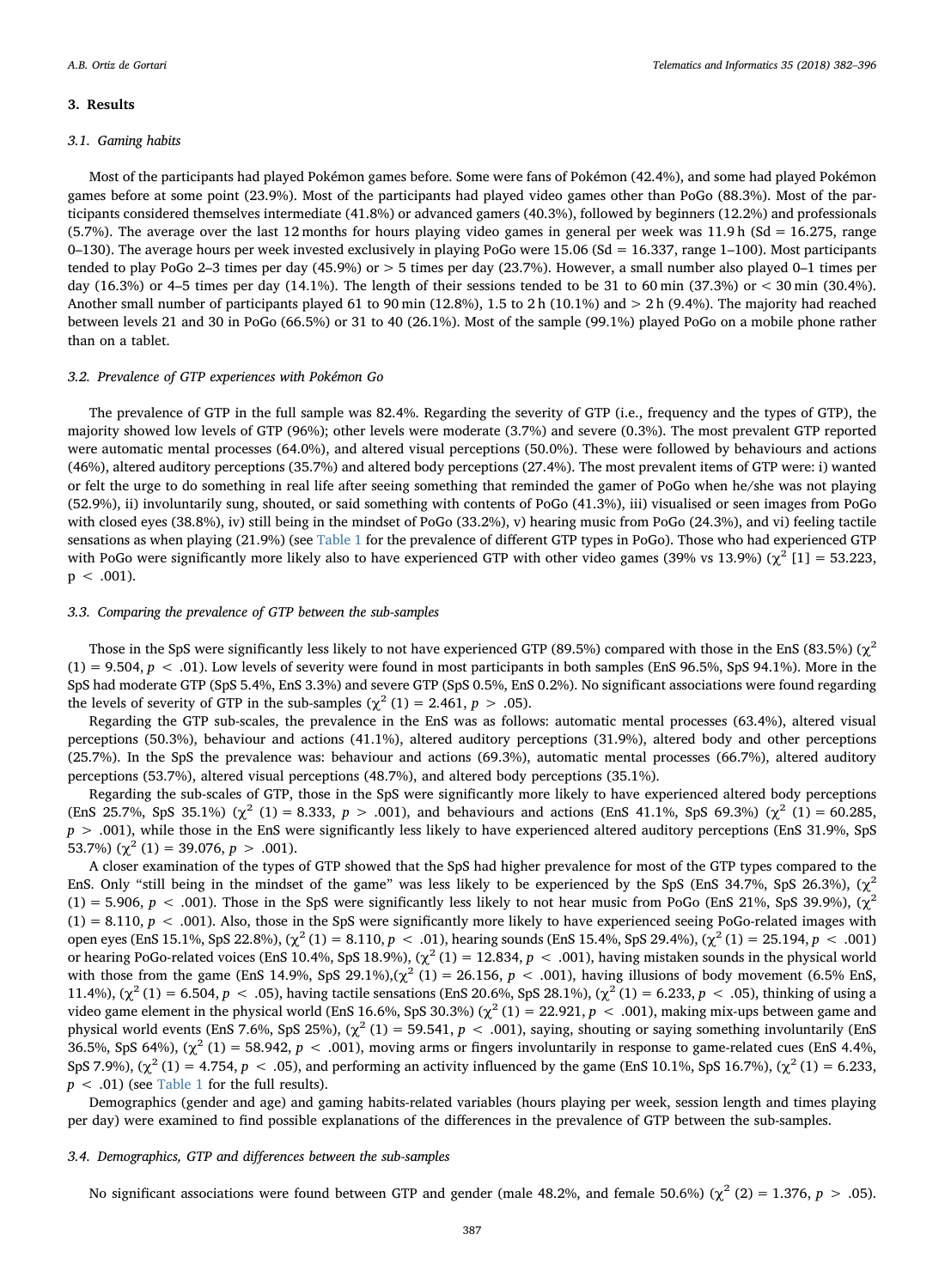#### <span id="page-6-0"></span>Table 1

Frequencies and chi-square of GTP sub-scales and items in the full sample and sub-samples.

|                                                                                                                                                                                                                                                               | Total sample<br>$n = 1313$           | English-speaking<br>$n = 1085$       | Spanish-speaking<br>$n = 228$        | $X^2$                                                       | d.f.                                                                         | <i>p</i> value                       |
|---------------------------------------------------------------------------------------------------------------------------------------------------------------------------------------------------------------------------------------------------------------|--------------------------------------|--------------------------------------|--------------------------------------|-------------------------------------------------------------|------------------------------------------------------------------------------|--------------------------------------|
| GTP overall                                                                                                                                                                                                                                                   | 82.4                                 | 80.9                                 | 89.6                                 | $9.504***$                                                  | $\mathbf{1}$                                                                 | .002                                 |
| I. Altered perceptions overall                                                                                                                                                                                                                                | 64.8                                 | 63.2                                 | 72.4                                 | $6.906$ **                                                  | $\mathbf{1}$                                                                 | .009                                 |
| Altered visual perceptions sub-scale<br>Visualized/seen PoGo images with closed eyes<br>Seen PoGo images with my eyes open                                                                                                                                    | 50<br>38.8<br>16.5                   | 50.3<br>39.2<br>15.1                 | 48.7<br>37.3<br>22.8                 | 0.202<br>0.283<br>$8.110***$                                | $\mathbf{1}$<br>$\mathbf{1}$<br>$\mathbf{1}$                                 | .653<br>.595<br>.004                 |
| Seen distorted real-life environments and/or objects<br>Misperceived a real-life object as something from PoGo                                                                                                                                                | 8.3<br>19.8                          | 8.2<br>19.4                          | 8.8<br>21.5                          | 0.080<br>0.496                                              | $\mathbf{1}$<br>$\mathbf{1}$                                                 | .777<br>.481                         |
| Altered body perceptions sub-scale<br>Bodily sensations of movement as if I was in a PoGo<br>Tactile (touch) sensation associated with PoGo<br>Perceived body differently after playing PoGo<br>I have felt as though the mind has disconnected from the body | 27.4<br>7.4<br>21.9<br>5.3<br>7.6    | 25.7<br>6.5<br>20.6<br>5.1<br>7.2    | 35.1<br>11.4<br>28.1<br>6.6<br>9.6   | 8.333**<br>6.504<br>6.233<br>0.851<br>1.621                 | $\mathbf{1}$<br>$\mathbf{1}$<br>$\mathbf{1}$<br>$\mathbf{1}$<br>$\mathbf{1}$ | .004<br>.011<br>.013<br>.356<br>.203 |
| Altered auditory perceptions sub-scale<br>Re-experienced music from PoGo<br>Re-experienced sounds from PoGo<br>Re-experienced voices from PoGo<br>Misinterpreted sound IRL with something from PoGo                                                           | 35.7<br>24.3<br>17.8<br>11.9<br>17.4 | 31.9<br>21.0<br>15.4<br>10.4<br>14.9 | 53.7<br>39.9<br>29.4<br>18.9<br>29.1 | 39.076***<br>$36.585***$<br>$25.194***$<br>12.834<br>26.156 | $\mathbf{1}$<br>$\mathbf{1}$<br>$\mathbf{1}$<br>$\mathbf{1}$<br>$\mathbf{1}$ | .000<br>.000<br>.000<br>.000<br>.000 |
| II. Automatic mental processes scale<br>Wanted or felt the urge to do something in real life triggered by<br>a PoGo-related cue<br>I have experienced still being in the mindset of PoGo after                                                                | 64.0<br>52.9<br>33.2                 | 63.4<br>53.7<br>34.7                 | 66.7<br>48.7<br>26.3                 | 0.867<br>1.927<br>$5.906***$                                | $\mathbf{1}$<br>$\mathbf{1}$<br>$\mathbf{1}$                                 | .352<br>.165<br>.015                 |
| playing<br>Thinking about using something from PoGo when not playing<br>Mixed up PoGo events with actual real-life events                                                                                                                                     | 19<br>10.7                           | 16.6<br>7.6                          | 30.3<br>25.0                         | 22.921***<br>59.541                                         | $\mathbf{1}$<br>$\mathbf{1}$                                                 | .000<br>.000                         |
| III. Behaviours and actions scale<br>Sang, shouted or said something from PoGo unintentionally<br>Movement of arms or fingers involuntarily in response to a<br>PoGo related cue                                                                              | 46.0<br>41.3<br>5.0                  | 41.1<br>36.5<br>4.4                  | 69.3<br>64.0<br>7.9                  | 60.285<br>58.942<br>4.754                                   | $\mathbf{1}$<br>$\mathbf{1}$<br>$\mathbf{1}$                                 | .000<br>.000<br>.029                 |
| Acted out behaviour or performed an activity influenced by<br>PoGo<br>Acted differently in real-life situations because of something<br>experienced in PoGo unintentionally                                                                                   | 11.3<br>7.5                          | 10.1<br>7.3                          | 16.7<br>8.3                          | $8.029$ **<br>0.302                                         | $\mathbf{1}$<br>1                                                            | .005<br>.583                         |

<span id="page-6-2"></span> $*$  p < .05.

<span id="page-6-3"></span>\*\*\*  $p < .001$ .

However, there were differences in the sub-samples ( $\chi^2$  (2) = 93.769, p < .001). There were more females in the EnS (EnS 56.5% vs. SpS 23.2%) and in the SpS there were more males (SpS 76.8%, EnS 43.5%). Age was significantly associated with GTP ( $\chi^2$  $(12) = 28.104$ ,  $p > .01$ ). Those who were 18–21 years old were less likely to not have experienced GTP (6.9% vs 13.7%) and 58–61year-olds were more likely to not have experienced GTP (2.6% vs. 0.8%). There also were significant differences between the subsamples regarding age ( $\chi^2$  (12) = 104.195, p > .001). Those who were 18–21 years old were significantly more likely to be in the SpS (10.4% vs. 25.6%) and significantly less likely to be in the EnS. Moreover, those who were 42–45 years old (6.1% vs. 0.8%), 46–49 years old (5.2% vs. 0.8%), 50–53 years old (3.7% vs. 0.8%), and 54–57 years old (2.9% vs. 0%) were less likely to be in the SpS.

## 3.5. Gaming habits, GTP and differences between the sub-samples

Hours playing per week were significantly associated with GTP ( $\chi^2$  (3) = 7.975, p < .05), and differences were found between the sub-samples. Those who played 36 h or more per week were significantly more likely to be from the SpS (EnS 3.6%, SpS 8.2%). Session length was not significantly associated with GTP ( $\chi^2$  (2) = 8.456, p < .05), but differences were found between the subsamples. Those who played sessions shorter than 30 min were significantly less likely to be from the SpS (23.5% EnS, 32.2% SpS) and those who played sessions longer than 2 h were significantly more likely to be from the SpS (EnS 8%, SpS 14.5%) ( $\chi^2$  (2) = 12.874,  $p < .05$ ). The number of times playing per day was significantly associated with GTP ( $\chi^2(3) = 9.125$ ,  $p > .05$ ). Those who played 0 to 1 times per day were significantly more likely to not have experienced GTP (23.5% vs. 15.1%). No significant differences were found between the sub-samples  $(\chi^2(3) = 551, p < .05)$ . Those who had PoGo levels of between 1 and 10 (2.7% vs. 0.7%) or 11 and 20 (14.1% vs. 4.1%) were significantly more likely to be in the SpS. Those who had the highest levels, 31 to 40 (16.4% vs. 28.7%), were significantly less likely to be in the SpS compared with the EnS ( $\chi^2$  (3) = 43.693, p < .001).

<span id="page-6-1"></span><sup>\*\*</sup>  $p < .01$ .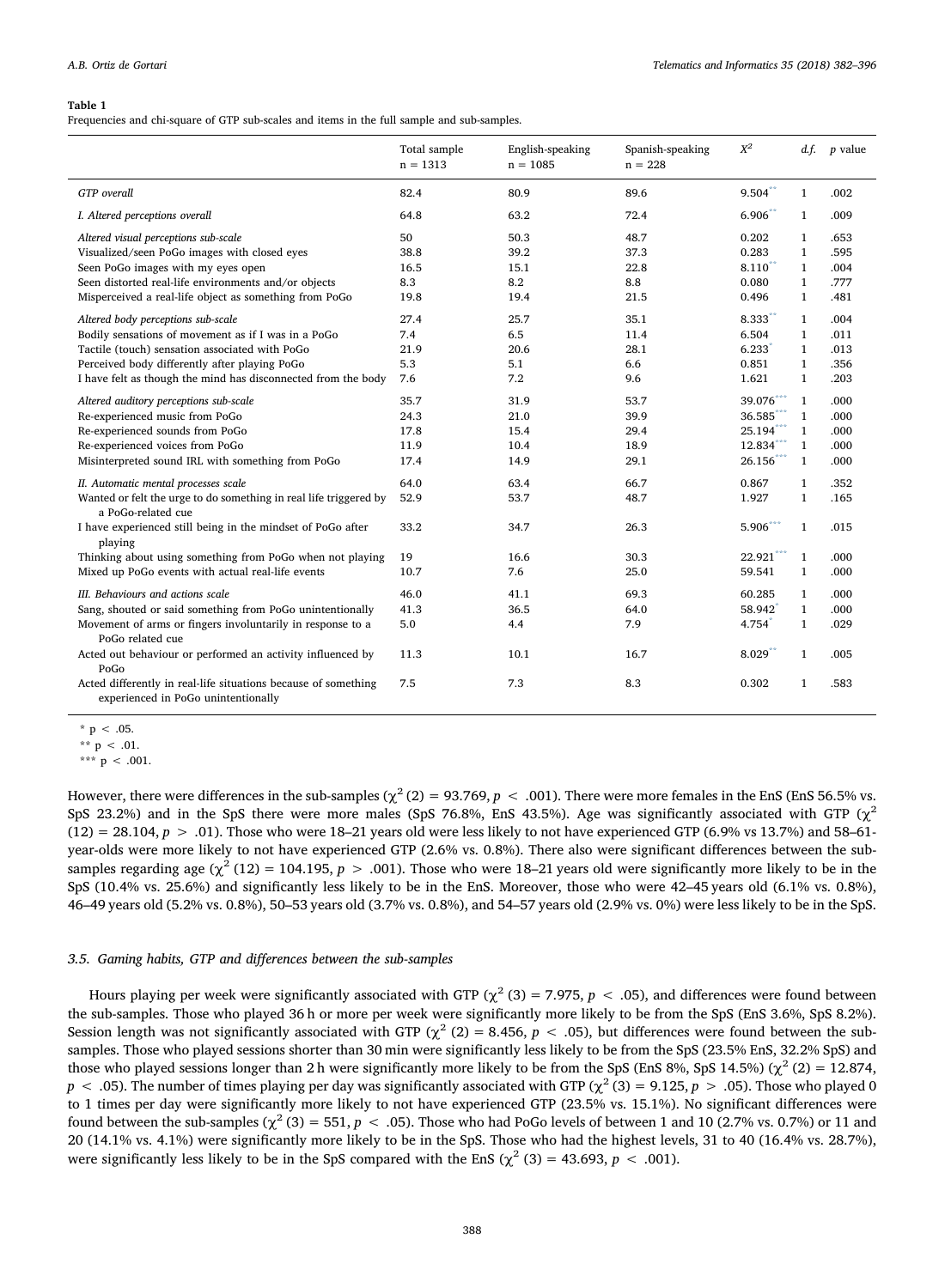#### <span id="page-7-0"></span>Table 2

Chi-square of the use of AR mode and sound and the different GTP sub-scales.

| GTP sub-scales               | AR           |              |       |              | Sound          |              |             |             |              |           |
|------------------------------|--------------|--------------|-------|--------------|----------------|--------------|-------------|-------------|--------------|-----------|
|                              | Off $n = 18$ | On $n = 178$ | $X^2$ | d.f.         | <i>p</i> value | Off $n = 63$ | On $n = 82$ | $X^2$       | df.          | $p$ value |
| GTP overall prevalence       |              |              | 2.035 | $\mathbf{1}$ | .154           |              |             | 1.198       | $\mathbf{1}$ | .274      |
| Yes                          | 88.5         | 94.6         |       |              |                | 90.5         | 95.1        |             |              |           |
| No                           | 11.5         | 5.4          |       |              |                | 9.5          | 4.9         |             |              |           |
| Altered perceptions overall  |              |              | 1.718 | $\mathbf{1}$ | .190           |              |             | $7.123***$  | $\mathbf{1}$ | .008      |
| Yes                          | 71.3         | 79.7         |       |              |                | 68.3         | 86.6        |             |              |           |
| No                           | 28.7         | 20.3         |       |              |                | 31.7         | 13.4        |             |              |           |
| Altered visual perceptions   |              |              | 0.262 | $\mathbf{1}$ | .609           |              |             | 4.366       | $\mathbf{1}$ | .037      |
| Yes                          | 51.6         | 55.4         |       |              |                | 46.0         | 63.4        |             |              |           |
| No                           | 48.4         | 44.6         |       |              |                | 54.0         | 36.6        |             |              |           |
| Altered auditory perceptions |              |              | 3.597 | $\mathbf{1}$ | .058           |              |             | $11.224$ ** | $\mathbf{1}$ | .001      |
| Yes                          | 49.6         | 63.5         |       |              |                | 41.3         | 69.1        |             |              |           |
| No                           | 50.4         | 36.5         |       |              |                | 58.7         | 30.9        |             |              |           |
| Altered body perceptions     |              |              | 0.552 | $\mathbf{1}$ | .457           |              |             | $7.095***$  | $\mathbf{1}$ | .008      |
| Yes                          | 35.2         | 40.5         |       |              |                | 27.0         | 48.8        |             |              |           |
| No                           | 64.8         | 59.5         |       |              |                | 73.0         | 51.2        |             |              |           |
| Automatic mental processes   |              |              | 0.317 | $\mathbf{1}$ | .573           |              |             | 1.481       | $\mathbf{1}$ | .224      |
| Yes                          | 66.4         | 70.3         |       |              |                | 65.1         | 74.4        |             |              |           |
| No                           | 33.6         | 29.7         |       |              |                | 34.9         | 25.6        |             |              |           |
| Behaviours and actions       |              |              | 2.872 | $\mathbf{1}$ | .090           |              |             | 1.559       | $\mathbf{1}$ | .212      |
| Yes                          | 65.6         | 77.0         |       |              |                | 63.5         | 73.2        |             |              |           |
| No                           | 34.4         | 23.0         |       |              |                | 36.5         | 26.8        |             |              |           |

 $p < .001$ .

<span id="page-7-2"></span> $*$  p < .05.

<span id="page-7-1"></span>\*\*  $p$  < .01.

## 3.6. GTP and PoGo features

Playing PoGo with AR enabled and playing the game with the sound on were investigated exclusively in the SpS ( $n = 196$ ). Only 37.8% played using the AR mode at some point ( $n = 196$ ) and more than half played with sound at some point 56.6% ( $n = 145$ ). More gamers who played using the AR mode have experienced GTP but using the AR mode was not significantly associated with GTP overall  $(\chi^2 (1) = 2.035, p < .05)$ . Nor was playing with the AR mode significantly associated with any of the GTP sub-scales. However, significant associations were found when chi-square tests were conducted with AR and the types of GTP.

Those who played using the AR mode were significantly more likely to i) have misperceived objects ( $\chi^2$  (1) = 4.434, p > .05), ii) felt the body differently after playing ( $\chi^2$  (1) = 4.516, p > .05), iii) heard music from the game ( $\chi^2$  (1) = 3.889, p > .05), iv) heard sounds from the game ( $\chi^2$  (1) = 3.844, p > .05), or v) misperceived a sound in real life with something from the game ( $\chi^2$ )  $(1) = 4.510, p > .05$ .

Playing with sound was significantly associated with most of the GTP sub-scales. Those who played with the sound on were significantly more likely to: have experienced overall altered perceptions ( $\chi^2$  (1) = 7.123, p > .01), altered visual perceptions ( $\chi^2$ (1) = 4.366 p > .05), altered auditory perceptions ( $\chi^2$  (1) = 11.224 p > .01), and altered body perceptions ( $\chi^2$  (1) = 7.095  $p > .01$ ). A closer look at the GTP types showed that those who played with the sound on were significantly more likely to i) have experienced bodily sensations of movement as if playing ( $χ²$  (1) = 5.243 p > .05), ii) felt the body differently after playing ( $χ²$ (1) = 4.891 p > 0.05), heard music ( $\chi^2(1) = 10.035$ , p > .01), iii) heard sounds ( $\chi^2(1) = 6.666$ , p > .05), iv) mistaken a sound in real life with some sound from the game ( $\chi^2$  (1) = 13.307, p > .001), v) have thought about using something from Pokémon Go in real life ( $\chi^2$  (1) = 5.326, p > .05), vi) mixed up video game events with actual real-life events ( $\chi^2$  (1) = 7.167, p > .01), and vii) experienced movements of arms or fingers involuntarily in response to a game-related cue ( $\chi^2$  (1) = 4.577, p > .05) (see [Tables 2](#page-7-0) [and 3](#page-7-0) for the full results).

# 3.7. Immersion

Analysis was conducted with chi-square tests in the full sample with each of the immersion variables (e.g., looking for Pokémon outside the screen while playing) since some of the variables used as measures of immersion highlighted the special properties of AR.

Forgetting what is happening around you while playing PoGo was significantly associated with GTP  $(\chi^2 (1) = 52.305, p < .001)$ . Those who did not forget what was going on around them were less likely to have experienced GTP (71.8% vs 88.3%) and those who did forget were less likely to not have experienced GTP (11.7% vs 28.2).

Losing track of time while playing PoGo was significantly associated with GTP ( $\chi^2$  (1) = 31.964, p < .001). Those who lost track of time were significantly less likely to not have experienced GTP (13.4% vs. 27.2%) while those who did not lost track of time were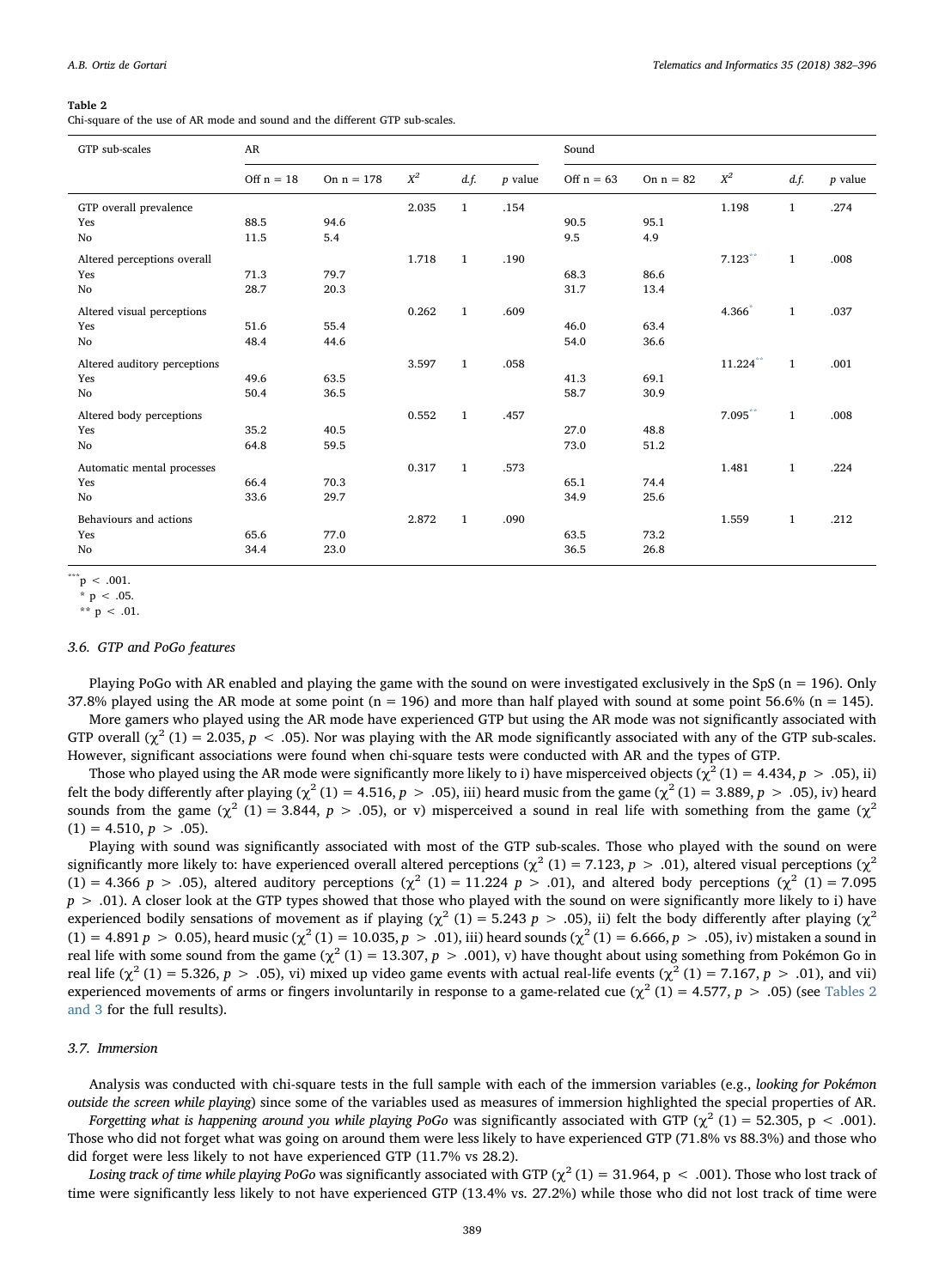# Table 3

Chi-square of the use of AR and sound and the different GTP types.

| GTP types                                                                                | AR           |              |       |              | Sound   |              |              |        |              |                                  |
|------------------------------------------------------------------------------------------|--------------|--------------|-------|--------------|---------|--------------|--------------|--------|--------------|----------------------------------|
|                                                                                          | Off          | On           | $X^2$ | d f.         | p value | Off          | On           | $X^2$  | d.f.         | p value                          |
| Visualized/seen PoGo images with closed eyes<br>Yes<br>No                                | 45.1<br>54.9 | 37.8<br>62.2 | 0.990 | $\mathbf{1}$ | .320    | 39.7<br>60.3 | 46.3<br>53.7 | 0.643  | $\mathbf{1}$ | .423                             |
| Seen PoGo images with my eyes open<br>Yes<br>No                                          | 26.2<br>73.8 | 23.0<br>77.0 | 0.261 | 1            | .610    | 23.8<br>76.2 | 29.3<br>70.7 | 0.540  | $\mathbf{1}$ | .462                             |
| Seen distorted real-life environments and/or objects<br>Yes<br>No                        | 9.0<br>91.0  | 12.2<br>87.8 | 0.497 | $\mathbf{1}$ | .481    | 7.9<br>92.1  | 11.0<br>89.0 | 0.377  | $\mathbf{1}$ | .539                             |
| Misperceived a real-life object as something from PoGo<br>Yes<br>No                      | 18.0<br>82.0 | 31.1<br>68.9 | 4.434 | $\mathbf{1}$ | .035    | 17.5<br>82.5 | 30.5<br>69.5 | 3.240  | 1            | .072                             |
| Bodily sensations of movement as if I was in PoGo<br>Yes<br>No                           | 13.1<br>86.9 | 13.5<br>86.5 | 0.006 | 1            | .936    | 7.9<br>92.1  | 22.0<br>78.0 | 5.243  | $\mathbf{1}$ | .022                             |
| Tactile (touch) sensation associated with a PoGo<br>Yes<br>No                            | 27.9<br>72.1 | 31.1<br>68.9 | 0.230 | $\mathbf{1}$ | .631    | 20.6<br>79.4 | 35.4<br>64.6 | 3.757  | 1            | .053                             |
| Perceived body differently after playing PoGo<br>Yes<br>No                               | 4.1<br>95.9  | 12.2<br>87.8 | 4.516 | 1            | .034    | 1.6<br>98.4  | 11.0<br>89.0 | 4.891  | $\mathbf{1}$ | .027                             |
| I have felt as though the mind has disconnected from the body<br>Yes<br>No               | 8.2<br>91.8  | 13.5<br>86.5 | 1.421 | $\mathbf{1}$ | .233    | 4.8<br>95.2  | 13.4<br>86.6 | 3.058  | 1            | .080                             |
| Re-experienced music from PoGo<br>Yes<br>No                                              | 34.4<br>65.6 | 48.6<br>51.4 | 3.889 | $\mathbf{1}$ | .049    | 28.6<br>71.4 | 54.9<br>45.1 | 10.035 | 1            | .002                             |
| Re-experienced sounds from PoGo<br>Yes<br>No                                             | 27.0<br>73.0 | 40.5<br>59.5 | 3.844 | $\mathbf{1}$ | .050    | 22.2<br>77.8 | 42.7<br>57.3 | 6.666  | 1            | .010                             |
| Re-experienced voices from PoGo<br>Yes<br>No                                             | 16.4<br>83.6 | 27.0<br>73.0 | 3.206 | $\mathbf{1}$ | .073    | 14.3<br>85.7 | 26.8<br>73.2 | 3.335  | 1            | .068                             |
| Misinterpreted sound IRL for something from PoGo<br>Yes<br>No                            | 24.8<br>75.2 | 39.2<br>60.8 | 4.510 | $\mathbf{1}$ | .034    | 15.9<br>84.1 | 44.4<br>55.6 | 13.307 | 1            | .000                             |
| Wanted or felt the urge to do something in real life triggered by a PoGo-related<br>cue  |              |              | 0.002 | 1            | .969    |              |              | 0.488  | 1            | .485                             |
| Yes<br>No                                                                                | 51.6<br>48.4 | 51.4<br>48.6 |       |              |         | 54.0<br>46.0 | 59.8<br>40.2 |        |              |                                  |
| I have experienced still being in the mindset of PoGo after playing<br>Yes<br>No         | 27.0<br>73.0 | 29.7<br>70.3 | 0.164 | 1            | .686    | 20.6<br>79.4 | 32.9<br>67.1 | 2.695  | 1            | .101                             |
| Thinking about using something from PoGo when not playing<br>Yes<br>No                   | 25.4<br>74.6 | 36.5<br>63.5 | 2.712 | 1            | .100    | 19.0<br>81.0 | 36.6<br>63.4 | 5.326  | $\mathbf{1}$ | .021                             |
| Mixed up PoGo events with actual real-life events<br>Yes<br>No                           | 25.4<br>74.6 | 32.4<br>67.6 | 1.125 | $\mathbf{1}$ | .289    | 17.5<br>82.5 | 37.8<br>62.2 | 7.167  | $\mathbf{1}$ | .007                             |
| Sang, shouted or said something from PoGo unintentionally<br>Yes<br>No                   | 59.8<br>40.2 | 71.6<br>28.4 | 2.787 | $\mathbf{1}$ | .095    | 57.1<br>42.9 | 67.1<br>32.9 | 1.503  | $\mathbf{1}$ | .220                             |
| Movement of arms or fingers involuntarily in response to a PoGo related cue<br>Yes<br>No | 5.7<br>94.3  | 12.2<br>87.8 | 2.536 | $\mathbf{1}$ | .111    | 3.2<br>96.8  | 13.4<br>86.6 | 4.577  | 1            | .032                             |
| Acted out behaviour or performed an activity influenced by PoGo<br>Yes                   |              | 17.2 18.9    | 0.091 | 1            | .762    | 14.3         | 22.0         | 1.382  | 1            | .240<br>(continued on next page) |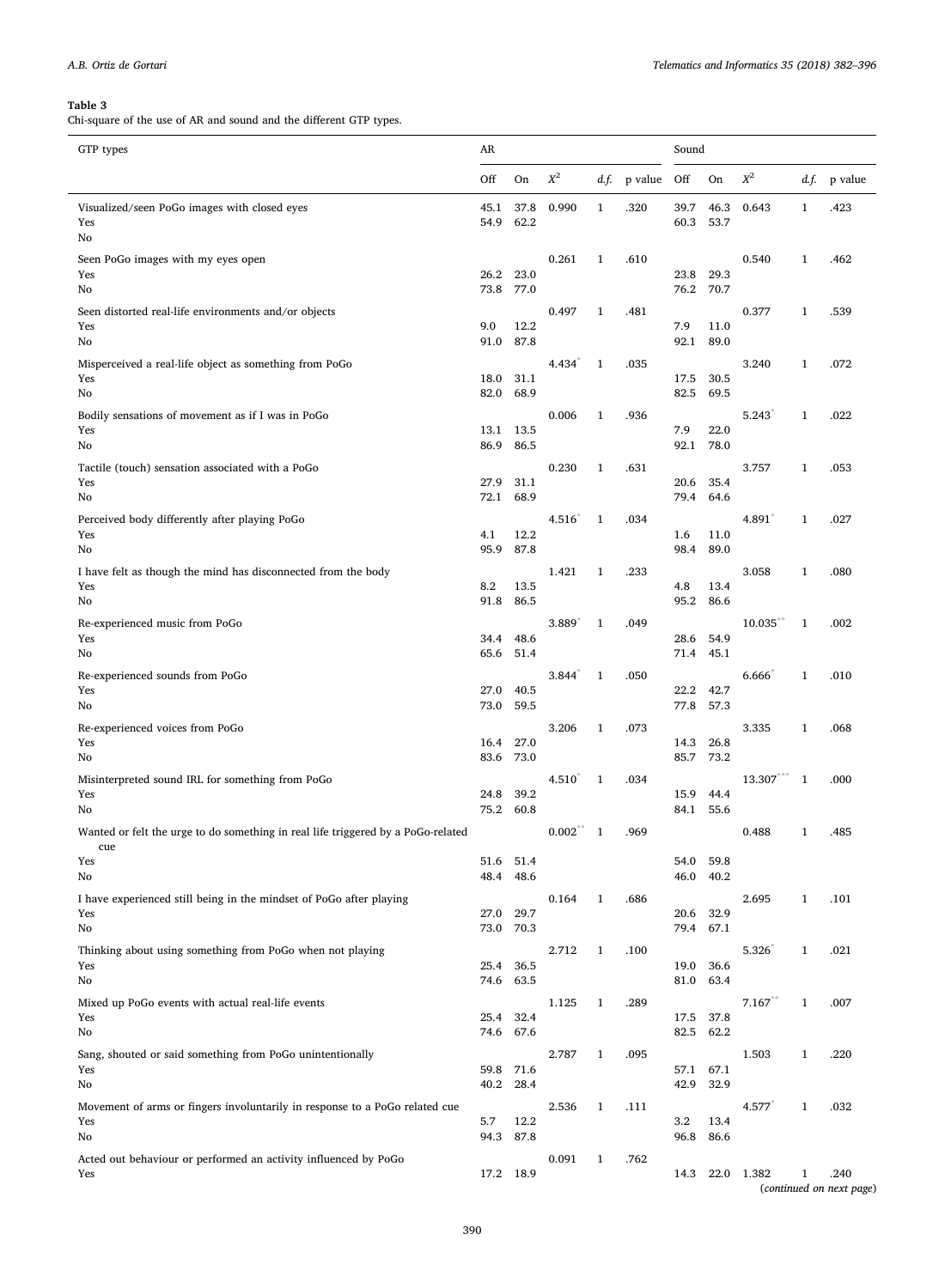## Table 3 (continued)

| GTP types                                                                                             | AR  |           |       | Sound          |                           |      |      |       |      |         |
|-------------------------------------------------------------------------------------------------------|-----|-----------|-------|----------------|---------------------------|------|------|-------|------|---------|
|                                                                                                       | Off | On        | $X^2$ |                | d.f. p value Off On $X^2$ |      |      |       | d.f. | p value |
| No                                                                                                    |     | 82.8 81.1 |       |                |                           | 85.7 | 78.0 |       |      |         |
| Acted differently in real-life situations because of something experienced in<br>PoGo unintentionally |     |           | 3.516 | $\overline{1}$ | .061                      |      |      | 1.918 |      | .166    |
| Yes                                                                                                   | 5.7 | 13.5      |       |                |                           | 6.3  | 13.4 |       |      |         |
| No                                                                                                    |     | 94.3 86.5 |       |                |                           | 93.7 | 86.6 |       |      |         |

<span id="page-9-0"></span> $*$  p < .05.

<span id="page-9-1"></span>\*\*  $p$  < .01.

<span id="page-9-2"></span>\*\*\*  $p < .001$ .

## <span id="page-9-3"></span>Table 4

Correlations between immersion and GTP in the full sample and the sub-samples.

| GTP subscales | Full sample $(n = 1240)$ | EnS $(n = 1035)$      | $SpS(n = 205)$ | Z-test | p-value |
|---------------|--------------------------|-----------------------|----------------|--------|---------|
| GTP overall   | $0.490***$               | $0.490$ **            | 0.599          | 2.9    | .004    |
| <b>APO</b>    | $0.449**$                | $0.444$ <sup>**</sup> | $0.567***$     | 3.2    | .001    |
| <b>AVP</b>    | $0.421***$               | $0.415$ **            | $0.489**$      | C.     | .050    |
| AAP           | $0.278***$               | $0.271***$            | 0.422          | 4.3    | .000    |
| ABP           | $0.368***$               | $0.354$ **            | $0.485$ **     | 3.6    | .000    |
| AMP           | $0.416***$               | $0.419$ **            | $0.441$ **     | 0.6    | .559    |
| <b>BAA</b>    | $0.344$ **               | $0.336$ **            | $0.508$ **     | 4.7    | .000    |

APO = Altered perceptions overall, AVP = Altered visual sensorial perceptions, AAP = Altered auditory sensorial perceptions, ABP = Altered body perceptions, AMP = Automatic mental processes, BAA = Behaviours and actions.

<span id="page-9-4"></span>\*\* Correlation is significant at the 0.01 level (2-tailed).

<span id="page-9-5"></span>\* Correlation is significant at the 0.05 level (2-tailed).

# significantly less likely to have experienced GTP (72.8% vs.86.6%).

Looking for Pokémon outside the screen by mistake while playing was significantly associated with GTP ( $\chi^2$  (1) = 22.011, p < .001). Those who looked outside the screen for Pokémon while playing were significantly less likely to not have experienced GTP (4.9% vs. 19.1%).

Having the sensation that Pokémon was present in the real world was significantly associated with GTP ( $\chi^2$  (4) = 31.539, p < .001). Those who had the sensation that Pokémon were present in the real world were more likely to have experienced GTP (97.5% vs 80.2%) while those who had not had the sensation Pokémon were present were more likely to not have experienced GTP (19.8% vs. 2.5%).

Further analysis was conducted to examine correlations between a composite immersion variable (created by summarising all immersion related variables) (See information about the reliability and factor analysis in the Measures section).

Immersion was positively moderately correlated with GTP in the full sample. In the EnS the correlation between immersion and GTP was moderate, while in the SpS the correlation was strong. In the full sample, immersion was moderately correlated with all subscales of GTP except auditory, which was weakly correlated. In the EnS all the correlations between immersion and the sub-scales were moderate except auditory, which was weakly correlated. In the SpS most correlations between immersion and the sub-scales were moderate; only altered perceptions overall, and behaviours and actions were strongly correlated (see [Table 4](#page-9-3)).

Further analyses were conducted to determine if there were significant differences between the correlations of GTP and immersion in the sub-samples, by comparing the correlations (r values) in each sub-sample after transforming into Z-scores. The difference between these correlations was statistically significant in most of the sub-scales; only automatic mental processes did not show statistically significant differences (see [Table 4](#page-9-3)).

## <span id="page-9-8"></span>Table 5

Correlations between immersion and the use of AR and sound in SpS.

|                                                           | $AR (n = 196)$ | Sound $(n = 145)$ |
|-----------------------------------------------------------|----------------|-------------------|
| Forgetting what is happening around oneself while playing | 0.151          | $0.244$ **        |
| Losing track of time                                      | 0.110          | 0.180             |
| Looking for Pokémon outside the screen                    | 0.206          | $0.258$ **        |
| Having the sensation that Pokémon is physically present   | 0.118          | 0.249             |

<span id="page-9-7"></span>\*\* Correlation is significant at the 0.01 level (2-tailed).

<span id="page-9-6"></span>\* Correlation is significant at the 0.05 level (2-tailed).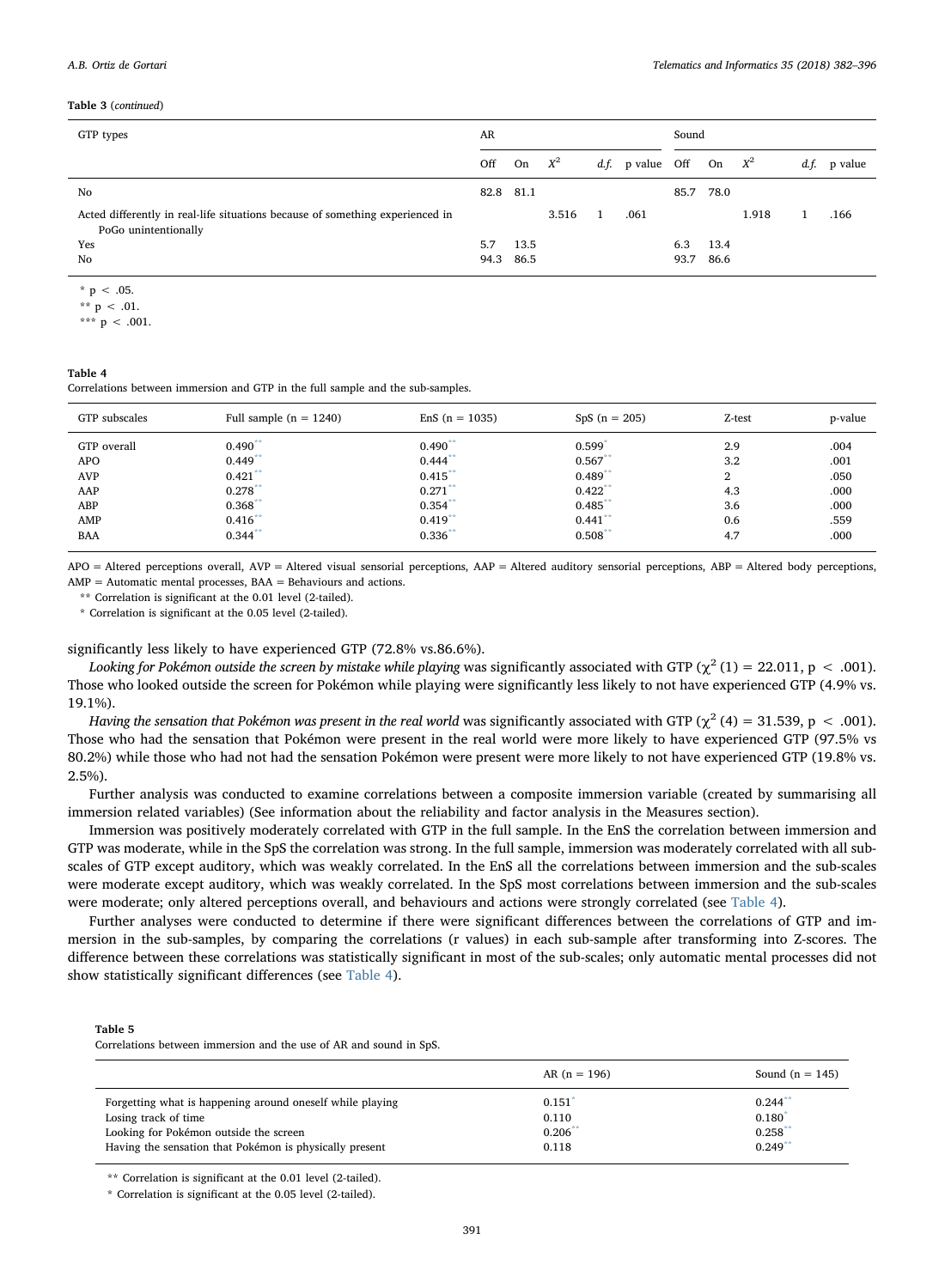#### 3.8. Video game features and immersion

The AR feature was only weakly correlated with forgetting what is happening around oneself while playing, and looking for a Pokémon outside the screen. Hearing sounds from PoGo was also weakly correlated with all the variables of immersion (see [Table 5](#page-9-8) for the full results of the correlations).

#### 4. Discussion

This study aimed to investigate the prevalence of GTP in a sample of English- and Spanish-speaking PoGo gamers, examine the effects of immersion, and the impact of playing with the AR function enabled and playing with sound on the different manifestations of GTP.

Most participants played video games other than PoGo, and most have played Pokémon games before PoGo, which resembles the typical profile of the PoGo gamers according to the video game industry [\(Walker, 2016\)](#page-14-15). Moreover, the typical frequent mobile phone gamer tends to be female, 39-years-old, who spends an average of 15 h per month playing on the mobile phone [\(Hwong, 2017\)](#page-13-5). In the current study, half of the participants were female gamers, and their average age was 31-years-old. Most studies about GTP (including this) have not found any significant differences between genders in the prevalence of GTP [\(Dindar and Ortiz de Gortari, 2017; Ortiz](#page-13-6) [de Gortari and Gri](#page-13-6)ffiths, 2016), although one study conducted with another location-based augmented reality game (Ingress) found that females experienced a larger incidence of GTP ([Sifonis, 2016](#page-14-4)).

## 4.1. Prevalence of GTP

Those who had experienced GTP with PoGo were significantly more likely also to have experienced GTP with other video games. More than four of five participants experienced GTP when playing PoGo at some point, but the prevalence of GTP was lower in comparison to previous studies. A relatively low prevalence was reported for all GTP sub-scales (sensorial perceptions, mental processes and behaviours) in both sub-samples, although the prevalence in the SpS was significantly higher than in the EnS (SpS 89.6% vs. EnS 80.9%). The majority showed low severity levels of GTP in the full sample and in both sub-samples. [Ortiz de Gortari](#page-14-6) and Griffi[ths \(2016\)](#page-14-6) reported a prevalence of GTP of 96.6%. Similarly, a study with a Turkish sample reported 99% of prevalence of GTP ([Dindar and Ortiz de Gortari, 2017](#page-13-6)). Lastly, in a study on the "predecessor" to PoGo, Ingress ([Niantic, 2013](#page-14-5)) an incidence of 96.6% of GTP was found ([Sifonis, 2016](#page-14-4)).

Previous studies have found that playing frequently (e.g., every day) and in long sessions (e.g., 3 h or longer) are relevant for GTP, and severe GTP (Ortiz de Gortari and Griffi[ths, 2015; Ortiz de Gortari et al., 2016\)](#page-14-16). Therefore these variables were also investigated in this study, to try to understand the differences between the sub-samples. The results showed that in general, the SpS tend to play more intensively than the EnS. More gamers in the SpS tend to play 36 h or more per week, and fewer in the SpS played sessions shorter than 30 min. Moreover, there were a larger number of younger gamers (18–22-years-old) in the SpS than in the EnS. Previous studies have found that younger adults [\(Ortiz de Gortari and Gri](#page-14-6)ffiths, 2016) and minors (15+) ([Dindar and Ortiz de Gortari, 2017](#page-13-6)) are more likely to experience GTP.

Many of the predominant types of GTP found in relation to playing PoGo, are the same as those found to be more predominant in previous studies (e.g., visualised/saw images with closed eyes, heard music from the game, sang, shouted or said something from the game unintentionally) ([Dindar and Ortiz de Gortari, 2017; Ortiz de Gortari and Gri](#page-13-6)ffiths, 2016). The two most prevalent forms or manifestations of GTP in both sub-samples and the full sample were "wanted or felt the urge to do something after seeing some gamerelated cue" and "sang, shouted or said something related to the game unintentionally". However, significant differences were observed between the EnS and SpS. The most common modality of GTP in the full sample and in the EnS was automatic mental processes, while in the SpS it was behaviours and actions. The least common modality in the full sample and in both sub-samples was altered body perceptions. These findings are similar to previous studies ([Dindar and Ortiz de Gortari, 2017; Ortiz de Gortari and](#page-13-6) Griffi[ths, 2016\)](#page-13-6). "Still being in the mindset of the game" was the only GTP type that was significantly more likely to be reported by the EnS. These findings are also similar to a previous study that compared GTP experiences between an English-speaking sample and a Spanish-speaking sample ([Ortiz de Gortari, 2015a](#page-14-17)).

Regarding the level of severity of GTP, most in the full sample and in both sub-samples showed low levels of GTP (a few forms of manifestation of GTP and low frequency of experiences), similar to previous studies ([Ortiz de Gortari et al., 2016](#page-14-14)).

#### 4.2. Comparing the prevalence of the GTP types

## 4.2.1. Visual experiences

Visualizing or seeing images with closed eyes was the most common visual experience, and experiencing perceptual distortions of objects and environments was the least common in the full sample and in the sub-samples. The low prevalence of perceptual distortions might be explained by the lack of visual effects (SFX) (e.g., slow motion, changes of colours, textures and patterns) in PoGo. Another explanation for the low prevalence of perceptual distortions and the rather low prevalence of seeing images with open/ closed eyes can be the relatively short exposure to visual elements when playing PoGo since gamers are constantly changing their view from the device to the real world. The length of the playing sessions, including for those who experienced GTP, tends to be 90 min or shorter. Only seeing images with open eyes was significantly more likely to be experienced by those in the SpS. Interestingly, a previous study (that did not focus on any particular video game) found that the Spanish-speaking sample had a larger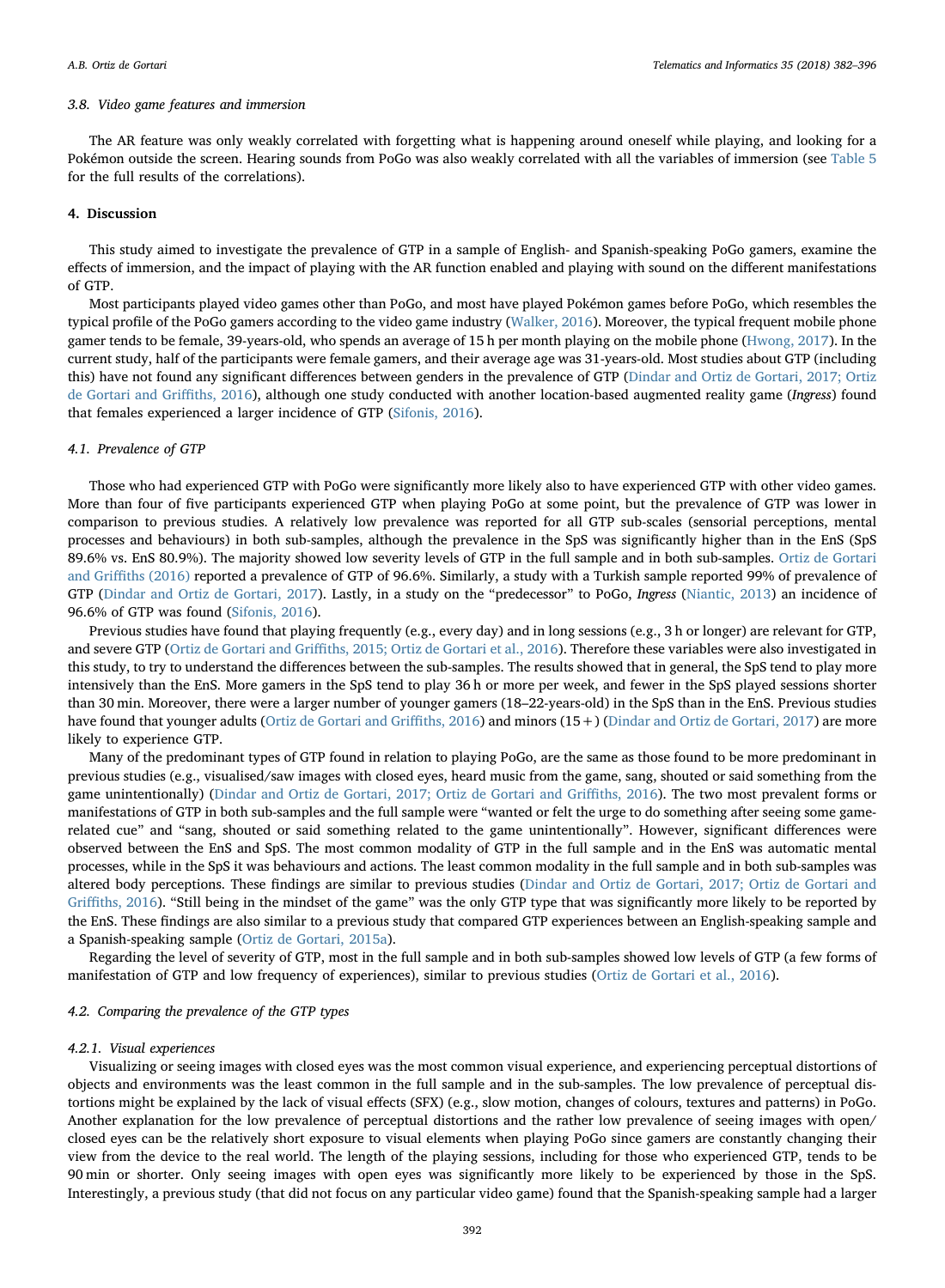prevalence of seeing images with open eyes in comparison with an English-speaking sample ([Ortiz de Gortari, 2015a](#page-14-17)). Studies on hallucinations in schizophrenia have found cross-cultural differences [\(Bauer et al., 2011](#page-13-7)).

## 4.2.2. Auditory experiences

Re-experiencing music from video games, has been found to be the most predominant auditory experience, while the least prevalent has been hearing voices ([Dindar and Ortiz de Gortari, 2017; Ortiz de Gortari and Gri](#page-13-6)ffiths, 2016). This was confirmed in the current study. Regarding the sub-samples, the SpS showed higher prevalence in all the auditory experiences. In the location-based augmented reality game Ingress, [Sifonis \(2016\)](#page-14-4) reported that auditory-related GTP experiences were the least reported by those who had played the game. Similarly, in the present study, auditory-related experiences were less common than in previous studies [\(Dindar](#page-13-6) [and Ortiz de Gortari, 2017; Ortiz de Gortari and Gri](#page-13-6)ffiths, 2016). This may be explained because PoGo tends to be played without sound and the aural cues in PoGo are less rich and not as salient as in other video games. Many gamers stated that they played the game with the sound turned off in the EnS while slightly more than one third in the SpS never played with the sound turned on. As expected, those who played PoGo with the sound on in the SpS were significantly more likely to report replays of music or sounds from the game. The sound feature was significantly associated with most of the GTP modalities and many forms of manifestation. Engaging in musical activities has been found to be related to the likelihood of music-related imagery ([Liikkanen, 2012](#page-14-18)). Interestingly, conversations with gamers have revealed that even though they did not play with the sound turned on any longer; they had the illusion of hearing the auditory cues from the game while playing it, to the degree that is annoying.

## 4.2.3. Body and other altered sensorial perceptions

The most prevalent body-related GTP among PoGo gamers was feeling tactile sensations or tactile hallucinations (e.g., feeling vibrations or feeling the fingers pressing the screen), in contrast from previous studies, where the most prevalent body-related experience was illusions of bodily movement as being in the game – related to the vestibular system (similar to the "Mal de Débarquement" that occurs after exposure to passive motions mostly when travelling by sea ([Ombergen et al., 2016\)](#page-14-19). The importance of the interaction with tangible surfaces appears evident, and this finding was expected because playing PoGo requires touching the device's screen and feeling vibrations such as alerts for when Pokémon are nearby. Studies have reported tactile hallucinations and sensations associated with vibration alerts from mobile phones [\(Drouin et al., 2012; Lin et al., 2013\)](#page-13-4). Gamers have also reported feeling vibrations and touch sensations of gamepad buttons when not playing ([Ortiz de Gortari and Gri](#page-14-7)ffiths, 2014a, 2016). The spectrum of these types of experiences may broaden with the future use of haptic devices (e.g., gaming vests such as KOR-FX or Control VR) ([Ortiz de Gortari, 2015b\)](#page-14-20). Comparable to a previous study [\(Ortiz de Gortari, 2015a\)](#page-14-17), the SpS showed a significantly higher prevalence of sensations of bodily movements and tactile sensations in GTP-related experiences.

### 4.2.4. Automatic mental processes

Wanted or felt the urge to do something as in the game, triggered by some stimuli in the physical world, was the most prevalent GTP item in the automatic mental processes sub-scale in the full sample. Automatic mental processes was not significantly associated with any particular sub-sample, similar to a previous study ([Ortiz de Gortari, 2015a](#page-14-17)), and it was the most prevalent in the EnS and the second most prevalent in the SpS. The high prevalence of this experience shows the importance of associations between video game elements and physical world game-related stimuli for some GTP to occur [\(Ortiz de Gortari and Gri](#page-14-6)ffiths, 2016). However, in locationbased augmented reality games, the previous exposure to physical objects and locations may be even more relevant than in other video games because the gameplay takes place in the physical world and re-encountering physical places/objects (e.g., landmarks) can easily act as a trigger for spontaneous phenomena. Moreover, more than one in four of the PoGo gamers reported still being in the mindset of the game after stopping playing; those in the EnS were significantly more likely to have experienced it. Location-based games may facilitate this type of GTP, since once gamers stopped playing they continued interacting in the physical world which was used as the base of the gameplay. This may be experienced as to keep applying the rules of the game (e.g., kept paying attention to coloured objects in the same way as paying attention to colourful Pokémon that appear, kept looking for PokeStops or gyms, etc.).

#### 4.2.5. Behaviours and actions

Lastly, the most common GTP regarding actions and behaviours was have sung, shouted, or said something with the game contents (e.g., caught yourself referring to real life animals with similar Pokémon names like saying "Pidgey" instead of pigeons, humming the song of Pokémon Go involuntarily); this was also the most prevalent behaviour-related GTP found in previous studies ([Dindar and Ortiz de Gortari, 2017; Ortiz de Gortari and Gri](#page-13-6)ffiths, 2016). Once again, it was more common in the SpS than in the EnS ([Ortiz de Gortari, 2015a\)](#page-14-17). The only behaviour-related experience not different between the sub-samples was: acted differently in real life situations because of encountering something related to PoGo.

## 4.3. Use of video game features

The most interesting question concerning the use of the AR function in PoGo, was to know if seeing digital creatures overlaid on the real world using the AR function was related to seeing images from the game after playing ([Ortiz de Gortari et al., 2011; Ortiz de](#page-14-8) [Gortari and Gri](#page-14-8)ffiths, 2014a). GTP overall or GTP in any of the sub-scales (visual, auditory experiences) was not significantly associated with the AR function. However, GTP items in various sensory modalities (e.g., felt body differently after playing, re-experienced music or sounds, misinterpreted a sound) were associated with the AR function. But, the only item associated with AR among the visual experiences was visual misperceptions, but not visualisations or seeing images (i.e., seeing images with closed or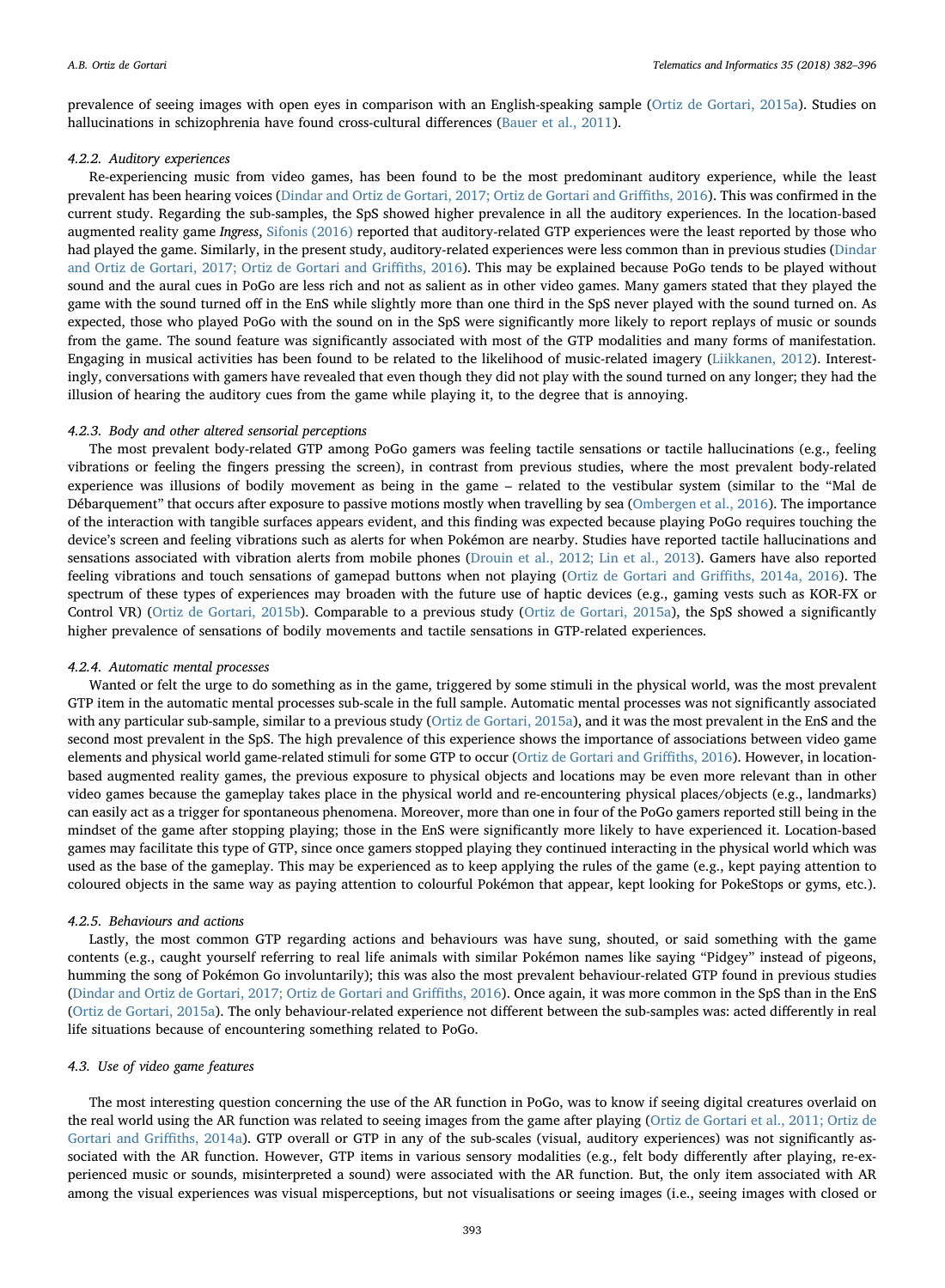open eyes) as was expected. On the one hand, this suggests that the overlaying of digital images, even when the images are seen via the device's screen rather than in a more natural way (i.e., looking at them directly using AR glasses), facilitates confusions or misperceptions of the objects later on. Discriminating errors tend to occur when stimuli are interpreted based on previous experiences, especially when the stimuli have characteristics in common (Summerfi[eld et al., 2006](#page-14-21)). On the other hand, the absence of associations between re-experiencing seeing images with open/closed eyes, suggest the relevance of other factors not involve with the use of AR. These can be for instances i) the time of exposure to video game images, ii) view fixation on the screen, iii) the type of images (e.g., brightness, colour) and iv) individual factors.

Furthermore, as expected, auditory experiences such as hearing replays of music, sound and misperceptions of sound were more likely to be reported by those who tend to play the game with the sound turned on. It is interesting to notice that even though the sound features in PoGo are not salient, the background music and the few sound effects are enough so that almost one out of five in the SpS experienced replays of music or sounds. Re-experiencing voices was not related to the sound feature which is explained by the lack of voices in PoGo. These results confirm the importance of the video game features for the type and content of the GTP experiences, which has been argued in previous studies on GTP ([Ortiz de Gortari, 2016a; Ortiz de Gortari and Gri](#page-14-3)ffiths, 2014b).

Feeling the body differently after playing was also significantly associated with the AR function and playing with the sound turned on. Lastly, it was also found that more of those who played with sound have experienced wanting to use something from the game (e.g., want to use a Poké Ball to catch a fly, have committed errors by mixing up video game events with actual events that have happened in the physical world, and have confused sounds in the physical world with those from PoGo). Music and sound have been found to be effective to induce mood and physiological responses ([Gerra et al., 1998; Tafalla, 2007](#page-13-8)) and change of behaviour ([Kallinen, 2002; Kuribayashi and Nittono, 2015\)](#page-14-22).

## 4.4. Immersion

The relation between GTP and experiencing immersion while playing was found to be associated with GTP ([Ortiz de Gortari and](#page-14-16) Griffi[ths, 2015](#page-14-16)). In the current study, experiencing immersion while playing PoGo was positively correlated with overall GTP and all the sub-scales in the full sample; however, the strength of the correlations varied along the sub-scales and between the sub-samples. A closer examination of each of the immersion variables: i) losing track of time, ii) forgetting what is happening around you, iii) looking for Pokémon outside the screen, and iv) feeling the physical presence of a Pokémon, showed in the full sample that more of those who reported forgetting what was happening around them when playing and losing track of time [\(Jennett et al., 2008](#page-13-9)) tend to have experienced GTP. Additionally, those who found themselves looking for Pokémon outside the screen were more likely to have experienced GTP. For instance, a participant commented: "While playing the game I will often look up at the landscape as if I would be able to see a Pokémon!". Looking for Pokémon outside the screen denotes immersion in the game and appears to resemble typical slips of action ([Norman, 1981](#page-14-23)). Slips of action can also commonly occur when switching between devices, such as wanting to scroll on a screen that is not a touchscreen, after having touched and scrolled on the screen of a mobile phone or tablet. This experience resembles when gamers found themselves looking for video game elements in real life contexts when not playing ([Ortiz de Gortari](#page-14-8) [et al., 2011; Ortiz de Gortari and Gri](#page-14-8)ffiths, 2014b). In this study, this variable was considered as a factor of immersion rather than GTP because it happens while playing. Future studies should consider the differences between computer/console games and other games (e.g., location-based AR games) when assessing GTP, and take into account at what point GTP manifests (i.e., while playing or after playing). Moreover, those who reported having the sensation that Pokémon were physically present as a measure of immersion were more likely to have experienced GTP. This may be explained by individual characteristics related to the proneness to GTP.

Regarding the relation between immersion and PoGO features (i.e., sound and AR function), it was found that sound was more relevant for the immersion variables investigated. This finding shows the importance of auditory cues even in location-based augmented reality games. Playing PoGo with sound was weakly positively correlated with forgetting what is happening around oneself while playing, losing track of time, looking for a Pokémon outside the screen and having the sensation that a Pokémon is physically present.

Using the AR function was only correlated with forgetting what is happening while playing and as expected it was correlated with looking for a Pokémon outside the screen, but surprisingly it was not correlated with having the sensation that a Pokémon was physically present.

Future studies should investigate the relationship between using the AR and sound features, forgetting what is happening around and losing track of time, and incidents associated with PoGo that had been reported in the media and in various studies [\(Kari, 2016\)](#page-14-24).

#### 5. Limitations

This study is not without limitations. First, the participants were recruited from online groups dedicated to Pokémon Go on Facebook, and the results may only be representative of those inclined to join affiliations online. Also, as in the majority of studies with self-reports, this study might suffer from sampling bias (e.g., social desirability bias, recall bias, etc.). Research has shown that proficient gamers or those who are more involved in the game are more motivated to participate in online surveys ([Khazaal et al.,](#page-14-25) [2014\)](#page-14-25). Second, the scale instrument to assess GTP, the GTPS ([Ortiz de Gortari and Gri](#page-14-6)ffiths, 2016) was originally developed in the context of computer and console video games, though the items can easily be adapted to the context of particular games. However, some items show limitations when it comes to investigating AR games because GTP has been conceptualized as post-play experiences since the experiences tend to occur after playing ([Ortiz de Gortari and Gri](#page-14-6)ffiths, 2016), while in location-based augmented reality games GTP experiences appear to occur while playing. Third, playing the game using the AR function and with sound activated was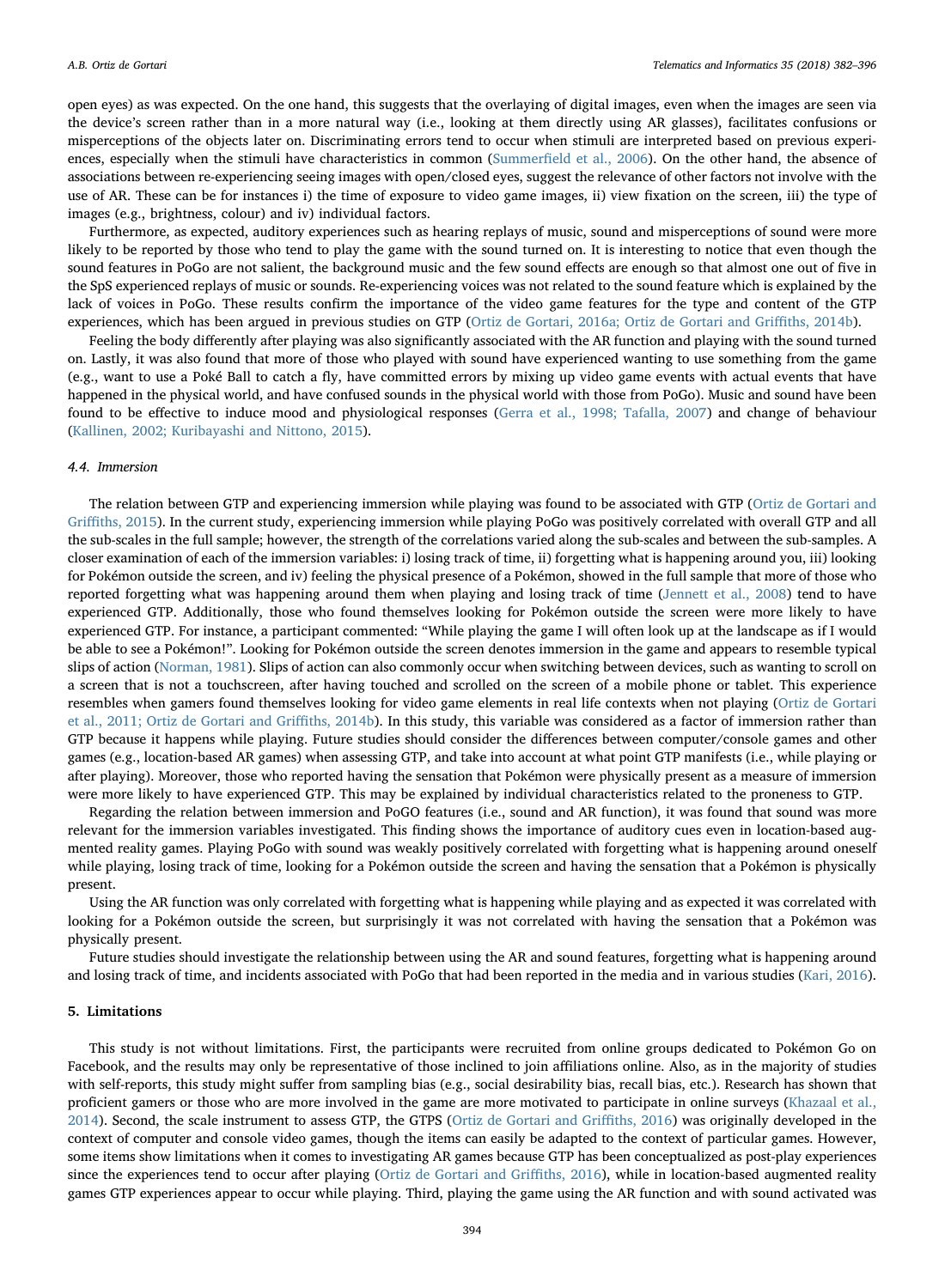only investigated in one sub-sample, the SpS. This implies that only those who play with the AR function enabled should be considered playing an AR game; otherwise, the game should only be considered a location-based game. In this study, it is unknown how many of the EnS played with the AR function or with sound. Future studies into AR games should include this question if they are examining AR games that allow playing without the AR mode. The relation between GTP, AR, and playing with sound should be investigated in a larger sample. Fourth, the comparison between the samples is only based on the language, which does not allow establishing specific comparisons regarding cross-cultural backgrounds. Future studies should compare gamers with different cultural backgrounds rather than only establishing comparisons based on language.

## 6. Conclusions and further research

Findings in this study suggest that GTP is prevalent in location-based mobile games with optional augmented reality features. The findings also suggest that being immersed in the game is important for gamers to experience GTP. Moreover, the various types of GTP that were more likely to be reported by the PoGo gamers (e.g., tactile sensations rather than sensations of self-motion) than when playing video games in other platforms, shows the importance of the platform where the game is played (i.e., smartphone with touchscreen), the video game features embedded in the game and the way the game is played (e.g., playing the game with or without sound for re-experiencing music from the game).

Regarding the use of AR and sound, it was interesting to find that both AR and sound were significantly associated with feeling the body differently even though PoGo does not appear to induce embodiment to the same degree as most other video games are capable of ([Hofer et al., 2017\)](#page-13-10).

Furthermore, it is also important to notice that using the AR function was only significantly associated with visual misperceptions but not with seeing game-related images with open or closed eyes or with visualising game-related content. Future studies should try to explain the different physiological and cognitive mechanisms involved in seeing images and experiencing misperceptions associated with AR. Also, it is important to keep in mind that even though most PoGo gamers tend to not use the AR function, playing PoGo require the gamers to search for digital creatures (non-tangible or non-existent) in physical contexts, facilitating mix-ups or confusions between the virtual and the physical world.

Interestingly, some gamers reported feeling the sense of presence of digital characters, particularly those who had experienced GTP, which shows the enormous potential of augmented reality/mixed-reality technologies to change our perception of reality, enhancing it or distorting it.

Another interesting finding (even though the prevalence of GTP was lower in PoGo) was that the types of GTP that were less or more common in the sub-samples were also the same types as in the English- and Spanish-speaking samples in a previous study that investigated GTP without focusing on any particular game [\(Ortiz de Gortari, 2015a](#page-14-17)). In this study, the differences between the subsamples appear to be explained by video game habits and demographical factors (e.g., session length, age), but cross-cultural differences should be investigated in the future with gamers from different cultural backgrounds.

Future studies should also investigate the prevalence of GTP that occur while playing in addition to those that occur after playing. This study suggests that GTP that is experienced while playing (reported by 16.3% in a previous study) ([Ortiz de Gortari and Gri](#page-14-6)ffiths, [2016\)](#page-14-6) may be predominant when playing AR games and/or location-based games compared to other video games. The gameplay in these types of games takes place in the physical world which may facilitate automatic associations between in-game elements and physical elements, misperceptions, source monitoring errors, absent-mindedness, slips of actions (e.g., looking for video game elements beyond the game screen while playing), and cognitive perseverations, phenomena that can be potentially used for positive means (e.g., therapeutic use of AR games or for learning). Cognitive failures are part of everyday life but denote deficits in attention and memory, and can lead to accidents and minor injuries, particularly when they occur in public contexts ([Simpson et al., 2005](#page-14-26)). Therefore, it is important to be vigilant for the challenges AR technologies posit, to be able to harvest the benefits for personal use, education and health that these technologies offer; technologies that instead of immersing us in a virtual world, blend digital elements with the physical world.

#### References

<span id="page-13-7"></span>[Bauer, S.M., Schanda, H., Karakula, H., Olajossy-Hilkesberger, L., Rudaleviciene, P., Okribelashvili, N., Ritter, K., 2011. Culture and the prevalence of hallucinations in](http://refhub.elsevier.com/S0736-5853(17)30836-5/h0005) [schizophrenia. Compr. Psychiatry 52 \(3\), 319](http://refhub.elsevier.com/S0736-5853(17)30836-5/h0005)–325.

<span id="page-13-3"></span>[Craig, A.B., 2013. Mobile Augmented Reality Understanding Augmented Reality. Morgan Kaufmann, Boston, pp. 209](http://refhub.elsevier.com/S0736-5853(17)30836-5/h0010)–220.

<span id="page-13-0"></span>Deterding, S., Dixon, D., Khaled, R., Nacke, L., 2011. From game design elements to gamefulness: defining gamification. In: Paper presented at the Proceedings of the 15th international academic MindTrek conference: Envisioning future media environments.

<span id="page-13-6"></span>[Dindar, M., Ortiz de Gortari, A.B., 2017. Turkish validation of the Game Transfer Phenomena scale \(gtps\): measuring altered perceptions, automatic mental processes](http://refhub.elsevier.com/S0736-5853(17)30836-5/h0020) [and actions and behaviours associated with playing video games. Telematics Inform. 34 \(8\), 1802](http://refhub.elsevier.com/S0736-5853(17)30836-5/h0020)–1813.

<span id="page-13-4"></span>Drouin, M., Kaiser, D.H., Miller, D.A., 2012. Phantom vibrations among undergraduates: prevalence and associated psychological characteristics. Comput. Hum. Behav. 28 (4), 1490–1496. [http://dx.doi.org/10.1016/j.chb.2012.03.013.](http://dx.doi.org/10.1016/j.chb.2012.03.013)

<span id="page-13-1"></span>Dyson, B.J., 2010. She's a waterfall: motion aftereff[ect and perceptual design in video games involving virtual musicianship. Perception 39 \(1\), 131](http://refhub.elsevier.com/S0736-5853(17)30836-5/h0030)–132.

<span id="page-13-8"></span><span id="page-13-2"></span>Ermi, L., Mäyrä, F., 2005. Fundamental components of the gameplay experience: Analysing immersion. In: Paper presented at the DiGRA, Vancouver, Canada. [Gerra, G., Zaimovic, A., Franchini, D., Palladino, M., Giucastro, G., Reali, N., Brambilla, F., 1998. Neuroendocrine responses of healthy volunteers to](http://refhub.elsevier.com/S0736-5853(17)30836-5/h0040) 'techno-music': [relationships with personality traits and emotional state. Int. J. Psychophysiol. 28 \(1\), 99](http://refhub.elsevier.com/S0736-5853(17)30836-5/h0040)–111.

<span id="page-13-10"></span>Hofer, M., Hüsser, A., Prabhu, S., 2017. The effect of an avatar's emotional expressions on players' fear reactions: the mediating role of embodiment. Comput. Hum. Behav. 75 (Suppl. C), 883–890. [http://dx.doi.org/10.1016/j.chb.2017.06.024.](http://dx.doi.org/10.1016/j.chb.2017.06.024)

<span id="page-13-5"></span>Hwong, C., 2017. Who Spends the Most Time Playing Mobile Games? <http://www.vertoanalytics.com/chart-week-spends-time-playing-mobile-games/> (accessed June 1, 2017).

<span id="page-13-9"></span>[Jennett, C., Cox, A.L., Cairns, P., Dhoparee, S., Epps, A., Tijs, T., Walton, A., 2008. Measuring and de](http://refhub.elsevier.com/S0736-5853(17)30836-5/h0055)fining the experience of immersion in games. Int. J. Hum. Comput.